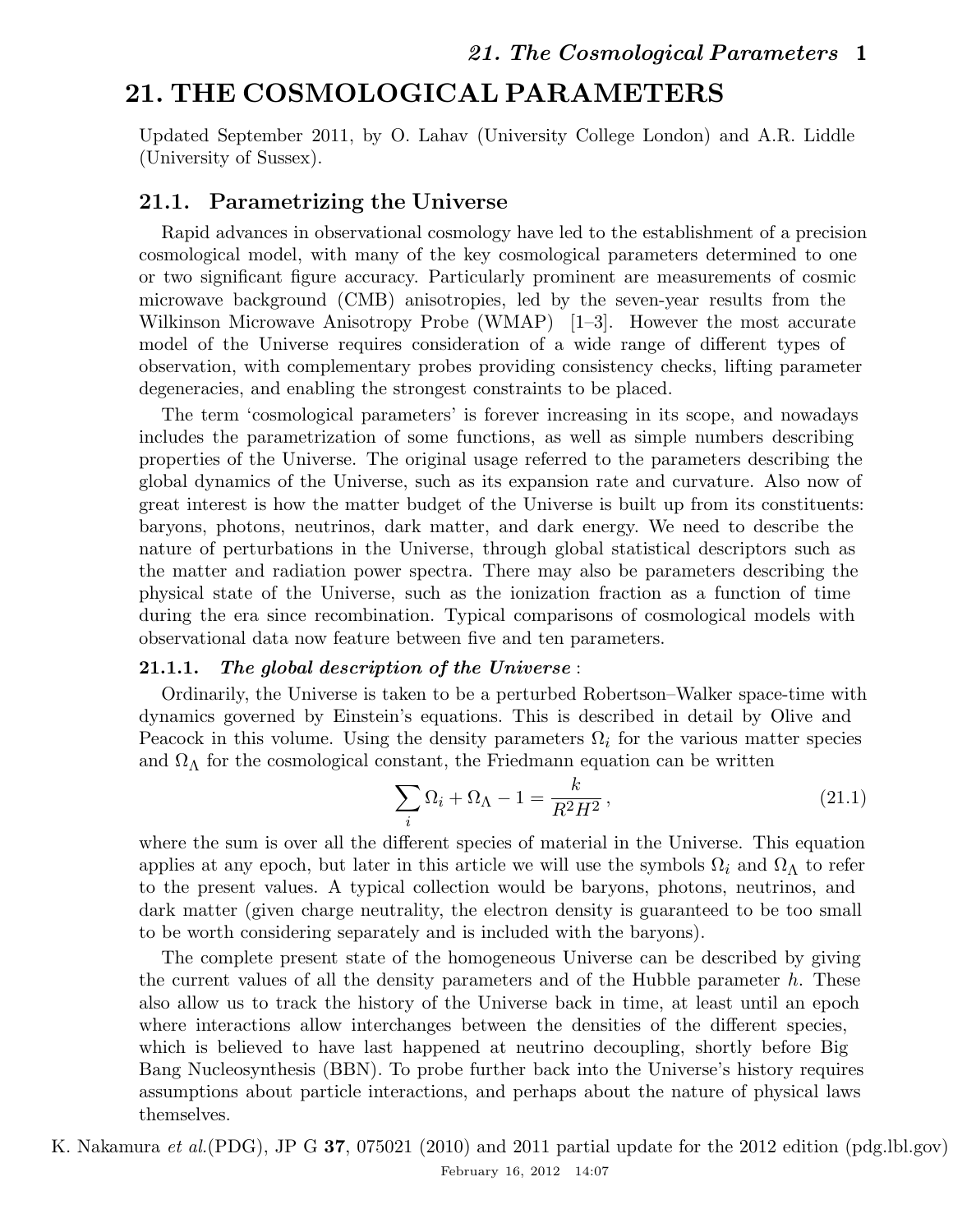#### 21.1.2. Neutrinos :

The standard neutrino sector has three flavors. For neutrinos of mass in the range  $5 \times 10^{-4}$  eV to 1 MeV, the density parameter in neutrinos is predicted to be

$$
\Omega_{\nu}h^2 = \frac{\sum m_{\nu}}{93 \,\text{eV}}\,,\tag{21.2}
$$

where the sum is over all families with mass in that range (higher masses need a more sophisticated calculation). We use units with  $c = 1$  throughout. Results on atmospheric and Solar neutrino oscillations [4] imply non-zero mass-squared differences between the three neutrino flavors. These oscillation experiments cannot tell us the absolute neutrino masses, but within the simple assumption of a mass hierarchy suggest a lower limit of approximately 0.05 eV on the sum of the neutrino masses.

For a total mass as small as 0.1 eV, this could have a potentially observable effect on the formation of structure, as neutrino free-streaming damps the growth of perturbations. Present cosmological observations have shown no convincing evidence of any effects from either neutrino masses or an otherwise non-standard neutrino sector, and impose quite stringent limits, which we summarize in Section 21.3.4. Accordingly, the usual assumption is that the masses are too small to have a significant cosmological impact at present data accuracy. However, we note that the inclusion of neutrino mass as a free parameter can affect the derived values of other cosmological parameters.

The cosmological effect of neutrinos can also be modified if the neutrinos have decay channels, or if there is a large asymmetry in the lepton sector manifested as a different number density of neutrinos versus anti-neutrinos. This latter effect would need to be of order unity to be significant (rather than the  $10^{-9}$  seen in the baryon sector), which may be in conflict with nucleosynthesis [5].

#### 21.1.3. Inflation and perturbations :

A complete model of the Universe should include a description of deviations from homogeneity, at least in a statistical way. Indeed, some of the most powerful probes of the parameters described above come from the evolution of perturbations, so their study is naturally intertwined in the determination of cosmological parameters.

There are many different notations used to describe the perturbations, both in terms of the quantity used to describe the perturbations and the definition of the statistical measure. We use the dimensionless power spectrum  $\Delta^2$  as defined in Olive and Peacock (also denoted  $P$  in some of the literature). If the perturbations obey Gaussian statistics, the power spectrum provides a complete description of their properties.

From a theoretical perspective, a useful quantity to describe the perturbations is the curvature perturbation  $\mathcal{R}$ , which measures the spatial curvature of a comoving slicing of the space-time. A case of particular interest is the Harrison–Zel'dovich spectrum, which corresponds to a constant  $\Delta_{\mathcal{R}}^2$ . More generally, one can approximate the spectrum by a power-law, writing

$$
\Delta_{\mathcal{R}}^2(k) = \Delta_{\mathcal{R}}^2(k_*) \left[ \frac{k}{k_*} \right]^{n-1}, \qquad (21.3)
$$

February 16, 2012 14:07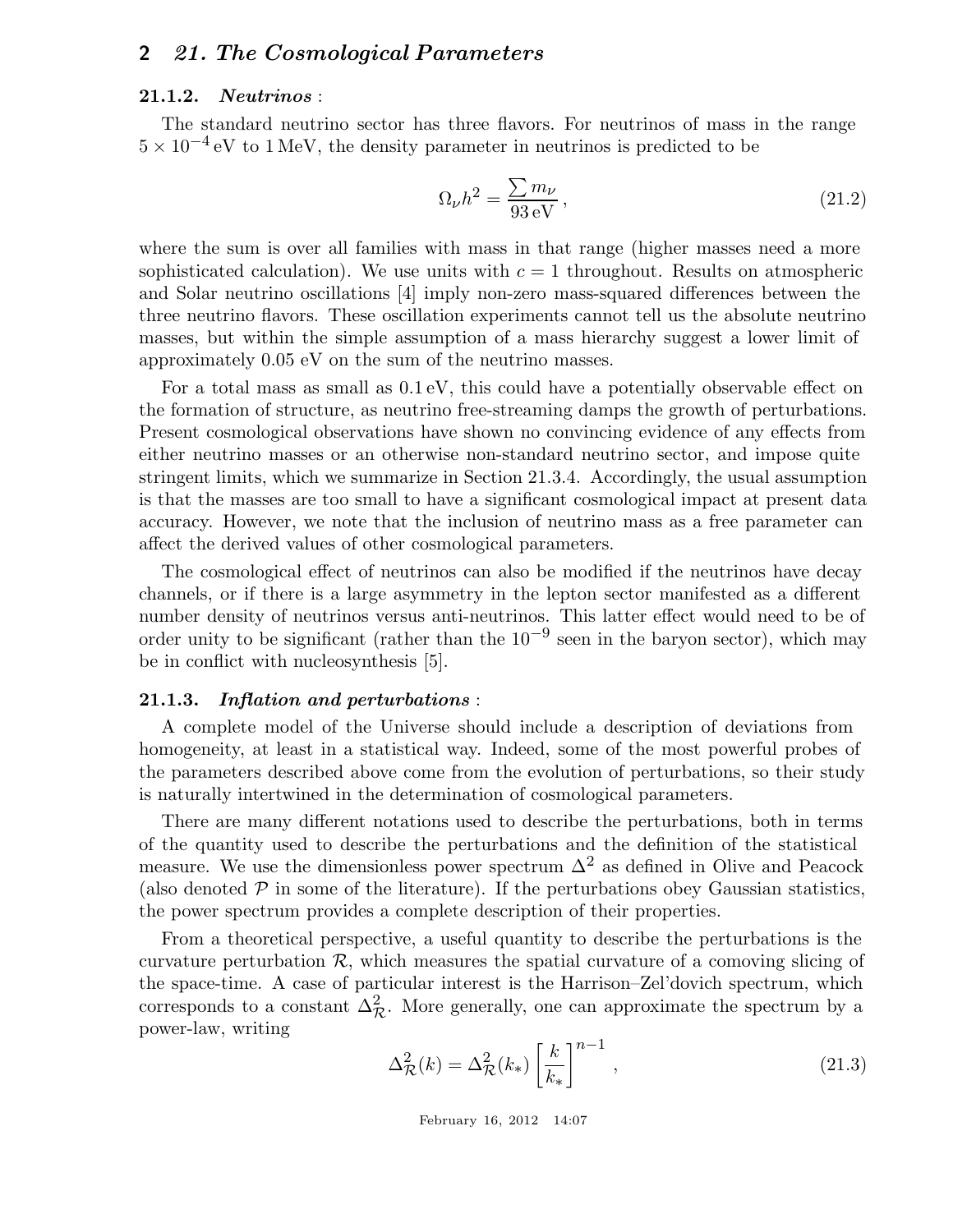where n is known as the spectral index, always defined so that  $n = 1$  for the Harrison– Zel'dovich spectrum, and  $k_*$  is an arbitrarily chosen scale. The initial spectrum, defined at some early epoch of the Universe's history, is usually taken to have a simple form such as this power-law, and we will see that observations require  $n$  close to one, which corresponds to the perturbations in the curvature being independent of scale. Subsequent evolution will modify the spectrum from its initial form.

The simplest viable mechanism for generating the observed perturbations is the inflationary cosmology, which posits a period of accelerated expansion in the Universe's early stages [6,7]. It is a useful working hypothesis that this is the sole mechanism for generating perturbations, and it may further be assumed to be the simplest class of inflationary model, where the dynamics are equivalent to that of a single scalar field  $\phi$  slowly rolling on a potential  $V(\phi)$ . One may seek to verify that this simple picture can match observations and to determine the properties of  $V(\phi)$  from the observational data. Alternatively, more complicated models, perhaps motivated by contemporary fundamental physics ideas, may be tested on a model-by-model basis.

Inflation generates perturbations through the amplification of quantum fluctuations, which are stretched to astrophysical scales by the rapid expansion. The simplest models generate two types, density perturbations which come from fluctuations in the scalar field and its corresponding scalar metric perturbation, and gravitational waves which are tensor metric fluctuations. The former experience gravitational instability and lead to structure formation, while the latter can influence the CMB anisotropies. Defining slow-roll parameters, with primes indicating derivatives with respect to the scalar field, as

$$
\epsilon = \frac{m_{\rm Pl}^2}{16\pi} \left(\frac{V'}{V}\right)^2 \quad ; \quad \eta = \frac{m_{\rm Pl}^2}{8\pi} \frac{V''}{V} \,, \tag{21.4}
$$

which should satisfy  $\epsilon, |\eta| \ll 1$ , the spectra can be computed using the slow-roll approximation as

$$
\Delta_{\mathcal{R}}^2(k) \simeq \frac{8}{3m_{\rm Pl}^4} \left. \frac{V}{\epsilon} \right|_{k=aH} \quad ; \quad \Delta_{\rm grav}^2(k) \simeq \frac{128}{3m_{\rm Pl}^4} \left. V \right|_{k=aH} \quad . \tag{21.5}
$$

In each case, the expressions on the right-hand side are to be evaluated when the scale  $k$ is equal to the Hubble radius during inflation. The symbol  $\sim$ ' here indicates use of the slow-roll approximation, which is expected to be accurate to a few percent or better.

From these expressions, we can compute the spectral indices

$$
n \simeq 1 - 6\epsilon + 2\eta \quad ; \quad n_{\text{grav}} \simeq -2\epsilon \,. \tag{21.6}
$$

Another useful quantity is the ratio of the two spectra, defined by

$$
r \equiv \frac{\Delta_{\text{grav}}^2(k_*)}{\Delta_{\mathcal{R}}^2(k_*)} \,. \tag{21.7}
$$

February 16, 2012 14:07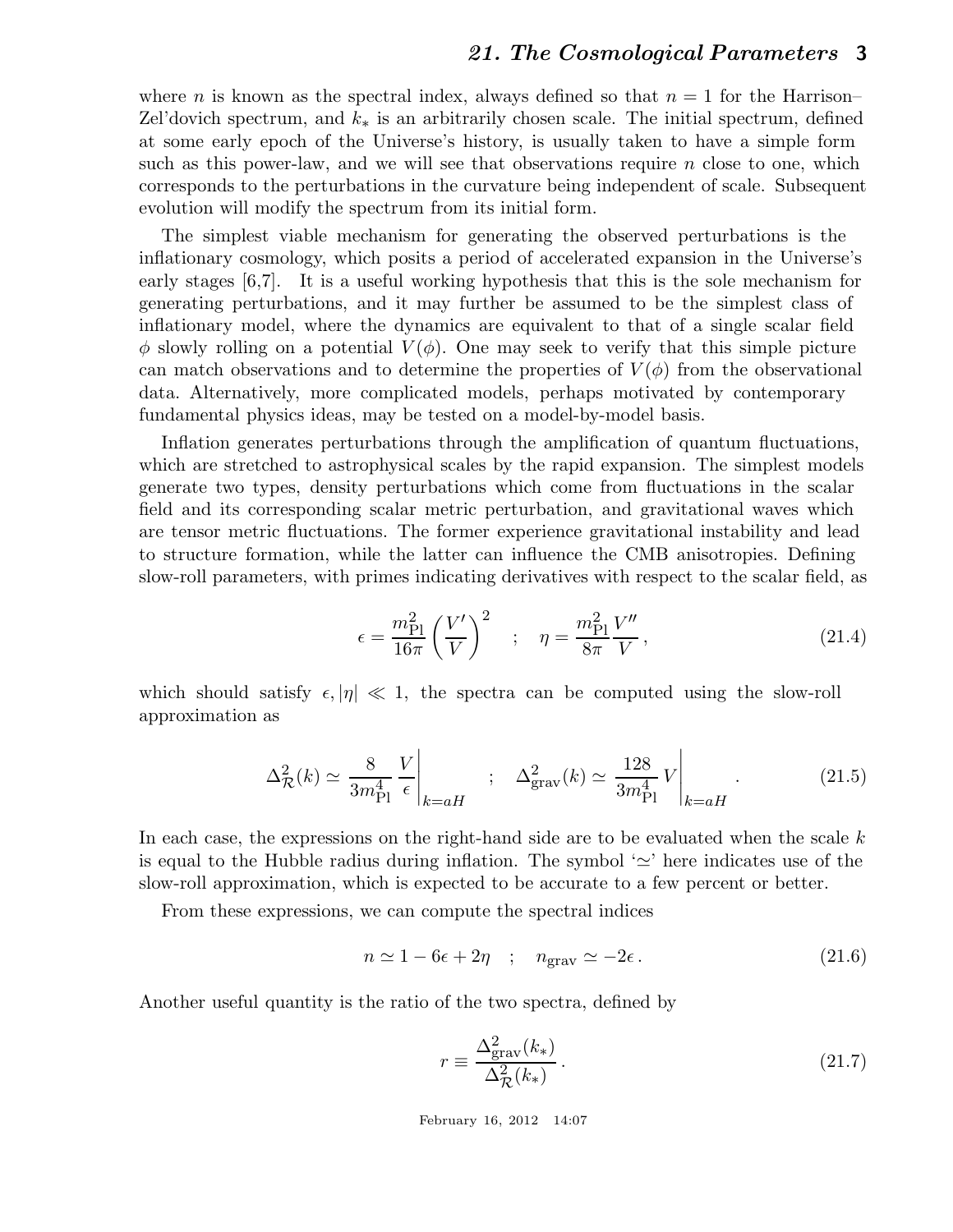This convention matches that used by WMAP [2] (there are some alternative historical definitions which lead to a slightly different prefactor in the following equation). We have

$$
r \simeq 16\epsilon \simeq -8n_{\text{grav}}\,,\tag{21.8}
$$

which is known as the consistency equation.

In general, one could consider corrections to the power-law approximation, which we discuss later. However, for now we make the working assumption that the spectra can be approximated by power laws. The consistency equation shows that  $r$  and  $n_{\text{grav}}$  are not independent parameters, and so the simplest inflation models give initial conditions described by three parameters, usually taken as  $\Delta_{\mathcal{R}}^2$ , n, and r, all to be evaluated at some scale  $k_*,$  usually the 'statistical center' of the range explored by the data. Alternatively, one could use the parametrization V,  $\epsilon$ , and  $\eta$ , all evaluated at a point on the putative inflationary potential.

After the perturbations are created in the early Universe, they undergo a complex evolution up until the time they are observed in the present Universe. While the perturbations are small, this can be accurately followed using a linear theory numerical code such as CMBFAST or CAMB [8]. This works right up to the present for the CMB, but for density perturbations on small scales non-linear evolution is important and can be addressed by a variety of semi-analytical and numerical techniques. However the analysis is made, the outcome of the evolution is in principle determined by the cosmological model, and by the parameters describing the initial perturbations, and hence can be used to determine them.

Of particular interest are CMB anisotropies. Both the total intensity and two independent polarization modes are predicted to have anisotropies. These can be described by the radiation angular power spectra  $C_{\ell}$  as defined in the article of Scott and Smoot in this volume, and again provide a complete description if the density perturbations are Gaussian.

#### 21.1.4. The standard cosmological model :

We now have most of the ingredients in place to describe the cosmological model. Beyond those of the previous subsections, there are two parameters which are essential: a measure of the ionization state of the Universe and the galaxy bias parameter. The Universe is known to be highly ionized at low redshifts (otherwise radiation from distant quasars would be heavily absorbed in the ultra-violet), and the ionized electrons can scatter microwave photons altering the pattern of observed anisotropies. The most convenient parameter to describe this is the optical depth to scattering  $\tau$  (*i.e.*, the probability that a given photon scatters once); in the approximation of instantaneous and complete reionization, this could equivalently be described by the redshift of reionization  $z<sub>ion</sub>$ . The bias parameter, described fully later, is needed to relate the observed galaxy power spectrum to the predicted dark matter power spectrum. The basic set of cosmological parameters is therefore as shown in Table 21.1. The spatial curvature does not appear in the list, because it can be determined from the other parameters using Eq. (21.1) (and is assumed zero for the observed values shown). The total present matter density  $\Omega_{\rm m} = \Omega_{\rm cdm} + \Omega_{\rm b}$  is sometimes used in place of the dark matter density.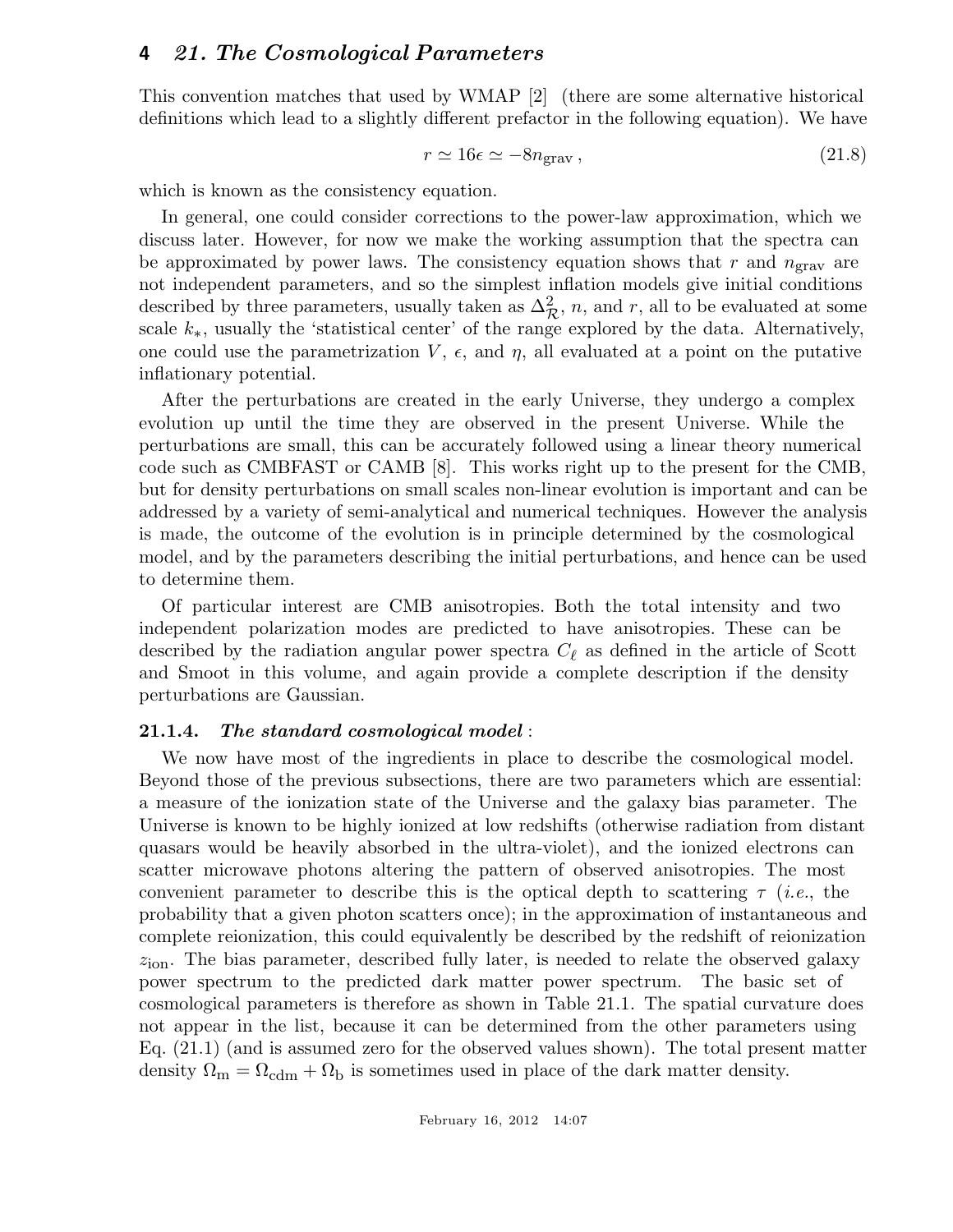Table 21.1: The basic set of cosmological parameters. We give values (with some additional rounding) as obtained using a fit of a spatially-flat ΛCDM cosmology with a power-law initial spectrum to WMAP7 data alone: Table 10, left column of Ref. 2. Tensors are assumed zero except in quoting a limit on them. The exact values and uncertainties depend on both the precise data-sets used and the choice of parameters allowed to vary. Limits on  $\Omega_{\Lambda}$  and h weaken if the Universe is not assumed flat. The density perturbation amplitude is specified by the derived parameter  $\sigma_8$ . Uncertainties are one-sigma/68% confidence unless otherwise stated.

| Parameter                                                 | Symbol              | Value                                   |
|-----------------------------------------------------------|---------------------|-----------------------------------------|
| Hubble parameter                                          | h                   | $0.704 \pm 0.025$                       |
| Cold dark matter density                                  | $\Omega_{\rm cdm}$  | $\Omega_{\rm cdm}h^2 = 0.112 \pm 0.006$ |
| Baryon density                                            | $\Omega_{\rm h}$    | $\Omega_{\rm b}h^2 = 0.0225 \pm 0.0006$ |
| Cosmological constant                                     | $\Omega_{\Lambda}$  | $0.73 \pm 0.03$                         |
| Radiation density                                         | $\Omega_{r}$        | $\Omega_r h^2 = 2.47 \times 10^{-5}$    |
| Neutrino density                                          | $\Omega_{\nu}$      | See Sec. 21.1.2                         |
| Density perturb. amplitude at $k = 0.002 \text{Mpc}^{-1}$ | $\Delta_{\cal R}^2$ | $(2.43 \pm 0.11) \times 10^{-9}$        |
| Density perturb. spectral index                           | $\boldsymbol{n}$    | $0.967 \pm 0.014$                       |
| Tensor to scalar ratio                                    | $\boldsymbol{r}$    | $r < 0.36$ (95\% conf.)                 |
| Ionization optical depth                                  | $\tau$              | $0.088 \pm 0.015$                       |
| Bias parameter                                            | $\boldsymbol{b}$    | See Sec. 21.3.4                         |

Most attention to date has been on parameter estimation, where a set of parameters is chosen by hand and the aim is to constrain them. Interest has been growing towards the higher-level inference problem of model selection, which compares different choices of parameter sets. Bayesian inference offers an attractive framework for cosmological model selection, setting a tension between model predictiveness and ability to fit the data.

As described in Sec. 21.4, models based on these eleven parameters are able to give a good fit to the complete set of high-quality data available at present, and indeed some simplification is possible. Observations are consistent with spatial flatness, and indeed the inflation models so far described automatically generate negligible spatial curvature, so we can set  $k = 0$ ; the density parameters then must sum to unity, and so one can be eliminated. The neutrino energy density is often not taken as an independent parameter. Provided the neutrino sector has the standard interactions, the neutrino energy density, while relativistic, can be related to the photon density using thermal physics arguments, and it is currently difficult to see the effect of the neutrino mass, although observations of large-scale structure have already placed interesting upper limits. This reduces the standard parameter set to nine. In addition, there is no observational evidence for the existence of tensor perturbations (though the upper limits are fairly weak), and so  $r$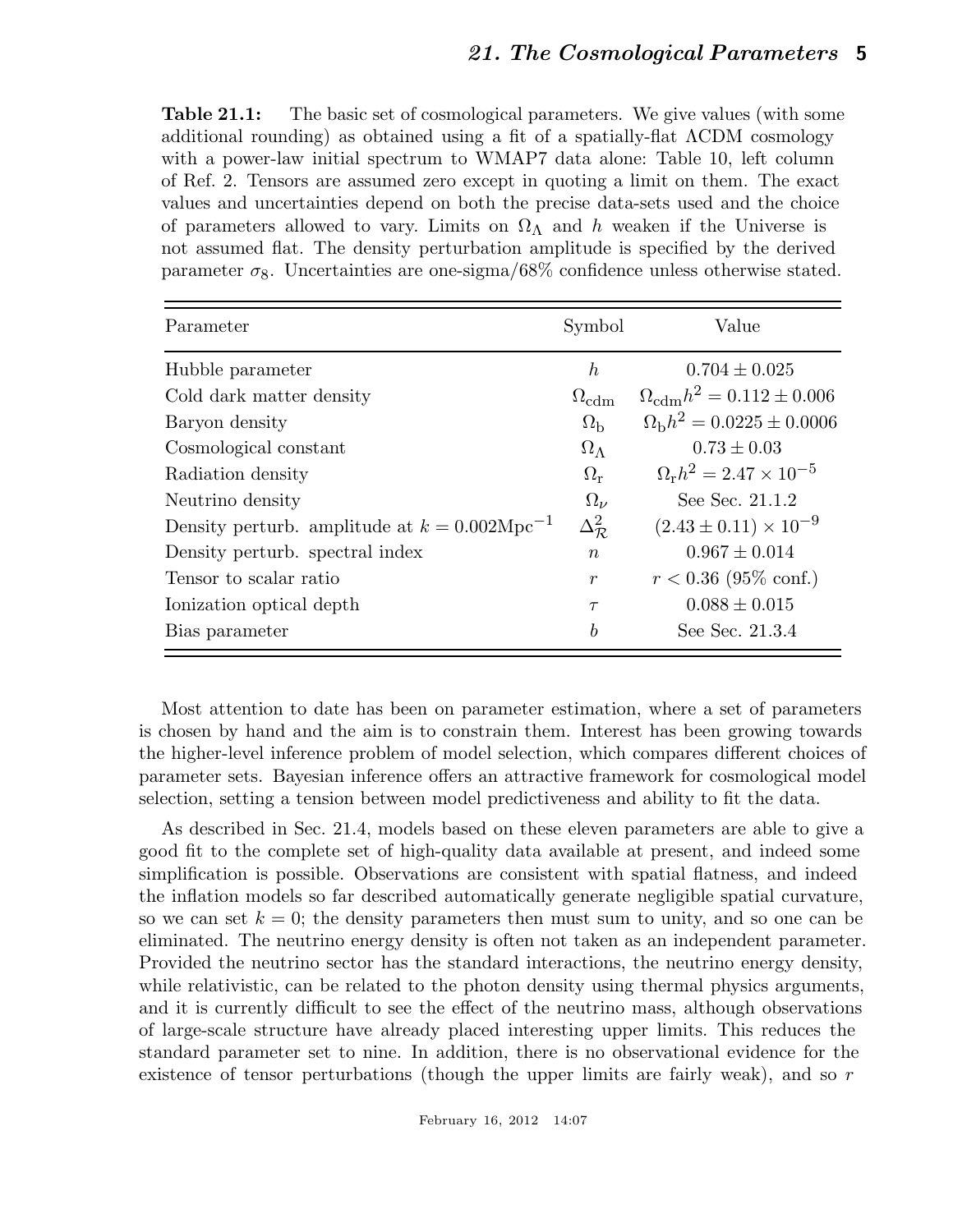could be set to zero. Presently  $n$  is in a somewhat uncertain position regarding whether it needs to be varied in a fit, or can be set to the Harrison–Zel'dovich value  $n = 1$ . Parameter estimation [3] indicates  $n = 1$  is disfavoured at over  $2-\sigma$ , but Bayesian model selection techniques [9] suggest the data is not conclusive. With  $n$  set to one, this leaves seven parameters, which is the smallest set that can usefully be compared to the present cosmological data set. This model (usually with  $n$  kept as a parameter) is referred to by various names, including ΛCDM, the concordance cosmology, and the standard cosmological model.

Of these parameters, only  $\Omega_r$  is accurately measured directly. The radiation density is dominated by the energy in the CMB, and the COBE satellite FIRAS experiment determined its temperature to be  $T = 2.7255 \pm 0.0006 \,\mathrm{K}$  [10], corresponding to  $\Omega_{\rm r} = 2.47 \times 10^{-5} h^{-2}$ . It typically need not be varied in fitting other data. If galaxy clustering data are not included in a fit, then the bias parameter is also unnecessary.

In addition to this minimal set, there is a range of other parameters which might prove important in future as the data-sets further improve, but for which there is so far no direct evidence, allowing them to be set to a specific value for now. We discuss various speculative options in the next section. For completeness at this point, we mention one other interesting parameter, the helium fraction, which is a non-zero parameter that can affect the CMB anisotropies at a subtle level. Presently, BBN provides the best measurement of this parameter (see the Fields and Sarkar article in this volume), and it is usually fixed in microwave anisotropy studies, but the data are just reaching a level where allowing its variation may become mandatory.

### 21.1.5. Derived parameters :

The parameter list of the previous subsection is sufficient to give a complete description of cosmological models which agree with observational data. However, it is not a unique parametrization, and one could instead use parameters derived from that basic set. Parameters which can be obtained from the set given above include the age of the Universe, the present horizon distance, the present neutrino background temperature, the epoch of matter–radiation equality, the epochs of recombination and decoupling, the epoch of transition to an accelerating Universe, the baryon-to-photon ratio, and the baryon to dark matter density ratio. In addition, the physical densities of the matter components,  $\Omega_i h^2$ , are often more useful than the density parameters. The density perturbation amplitude can be specified in many different ways other than the large-scale primordial amplitude, for instance, in terms of its effect on the CMB, or by specifying a short-scale quantity, a common choice being the present linear-theory mass dispersion on a scale of  $8 h^{-1}$ Mpc, known as  $\sigma_8$ , whose WMAP7 value is  $0.81 \pm 0.03$  [2].

Different types of observation are sensitive to different subsets of the full cosmological parameter set, and some are more naturally interpreted in terms of some of the derived parameters of this subsection than on the original base parameter set. In particular, most types of observation feature degeneracies whereby they are unable to separate the effects of simultaneously varying several of the base parameters.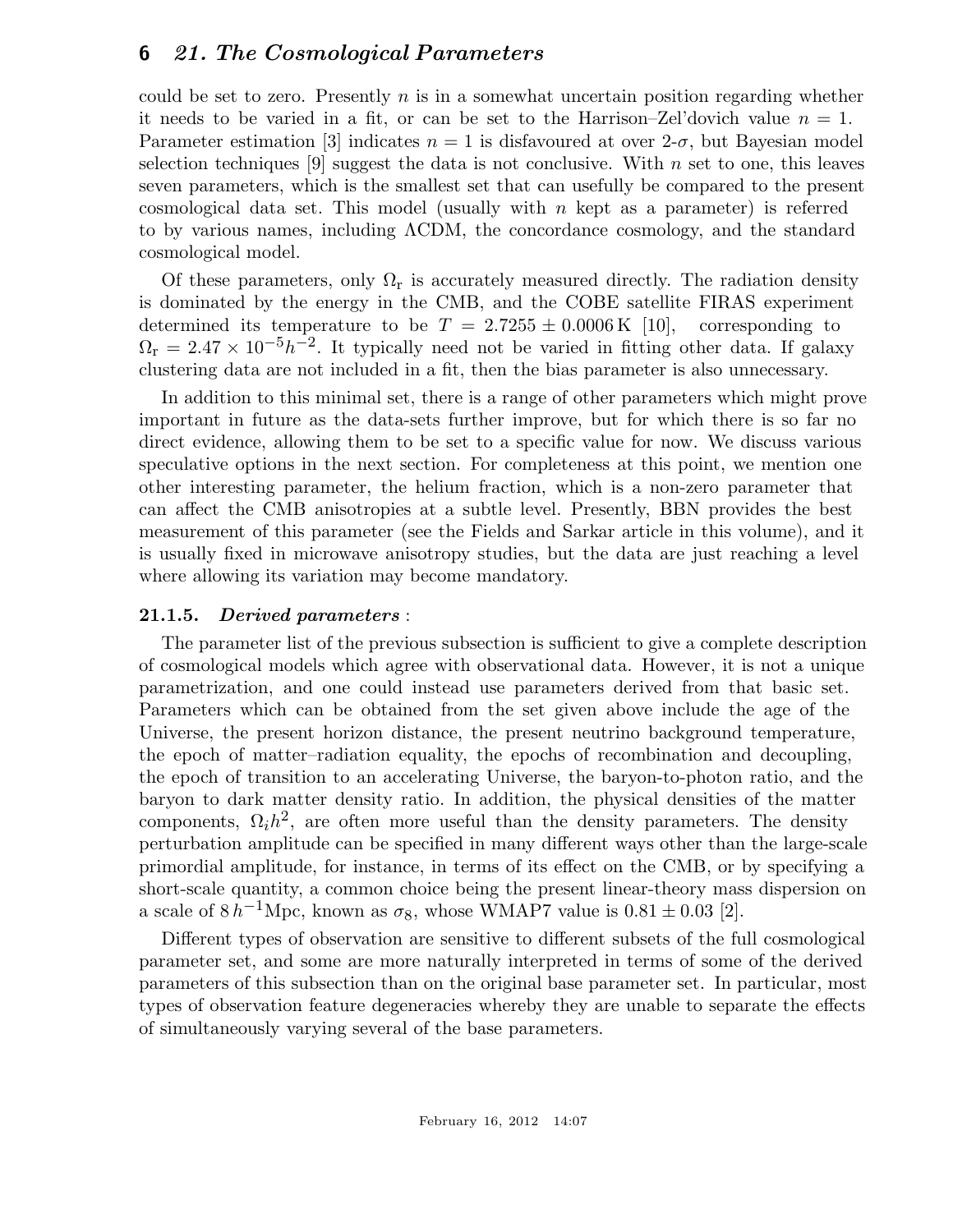## 21.2. Extensions to the standard model

This section discusses some ways in which the standard model could be extended. At present, there is no positive evidence in favor of any of these possibilities, which are becoming increasingly constrained by the data, though there always remains the possibility of trace effects at a level below present observational capability.

#### 21.2.1. More general perturbations :

The standard cosmology assumes adiabatic, Gaussian perturbations. Adiabaticity means that all types of material in the Universe share a common perturbation, so that if the space-time is foliated by constant-density hypersurfaces, then all fluids and fields are homogeneous on those slices, with the perturbations completely described by the variation of the spatial curvature of the slices. Gaussianity means that the initial perturbations obey Gaussian statistics, with the amplitudes of waves of different wavenumbers being randomly drawn from a Gaussian distribution of width given by the power spectrum. Note that gravitational instability generates non-Gaussianity; in this context, Gaussianity refers to a property of the initial perturbations, before they evolve significantly.

The simplest inflation models, based on one dynamical field, predict adiabatic perturbations and a level of non-Gaussianity which is too small to be detected by any experiment so far conceived. For present data, the primordial spectra are usually assumed to be power laws.

#### 21.2.1.1. *Non-power-law spectra:*

For typical inflation models, it is an approximation to take the spectra as power laws, albeit usually a good one. As data quality improves, one might expect this approximation to come under pressure, requiring a more accurate description of the initial spectra, particularly for the density perturbations. In general, one can expand  $\ln \Delta_{\mathcal{R}}^2$  as

$$
\ln \Delta_{\mathcal{R}}^2(k) = \ln \Delta_{\mathcal{R}}^2(k_*) + (n_* - 1) \ln \frac{k}{k_*} + \frac{1}{2} \left. \frac{dn}{d \ln k} \right|_* \ln^2 \frac{k}{k_*} + \cdots, \tag{21.9}
$$

where the coefficients are all evaluated at some scale  $k_*.$  The term  $dn/d \ln k|_*$  is often called the running of the spectral index [11]. Once non-power-law spectra are allowed, it is necessary to specify the scale  $k_*$  at which the spectral index is defined.

#### 21.2.1.2. *Isocurvature perturbations:*

An isocurvature perturbation is one which leaves the total density unperturbed, while perturbing the relative amounts of different materials. If the Universe contains N fluids, there is one growing adiabatic mode and  $N-1$  growing isocurvature modes (for reviews see Ref. 12 and Ref. 7). These can be excited, for example, in inflationary models where there are two or more fields which acquire dynamically-important perturbations. If one field decays to form normal matter, while the second survives to become the dark matter, this will generate a cold dark matter isocurvature perturbation.

In general, there are also correlations between the different modes, and so the full set of perturbations is described by a matrix giving the spectra and their correlations.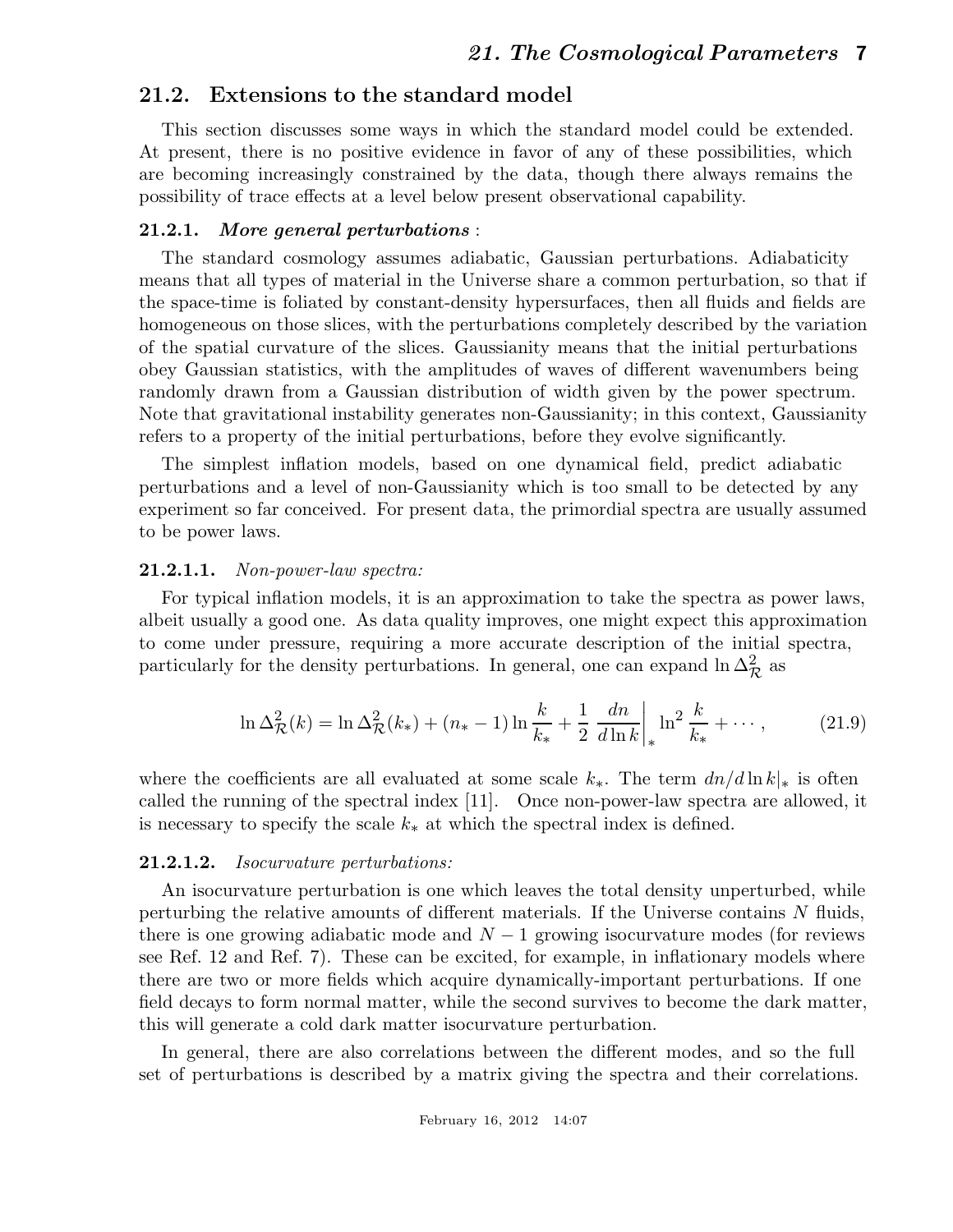Constraining such a general construct is challenging, though constraints on individual modes are beginning to become meaningful, with no evidence that any other than the adiabatic mode must be non-zero.

## 21.2.1.3. *Seeded perturbations:*

An alternative to laying down perturbations at very early epochs is that they are seeded throughout cosmic history, for instance by topological defects such as cosmic strings. It has long been excluded that these are the sole original of structure, but they could contribute part of the perturbation signal, current limits being approximately ten percent [13]. In particular, cosmic defects formed in a phase transition ending inflation is a plausible scenario for such a contribution.

## 21.2.1.4. *Non-Gaussianity:*

Multi-field inflation models can also generate primordial non-Gaussianity (reviewed, *e.g.*, in Ref. 7). The extra fields can either be in the same sector of the underlying theory as the inflaton, or completely separate, an interesting example of the latter being the curvaton model [14]. Current upper limits on non-Gaussianity are becoming stringent, but there remains much scope to push down those limits and perhaps reveal trace non-Gaussianity in the data. If non-Gaussianity is observed, its nature may favor an inflationary origin, or a different one such as topological defects.

## 21.2.2. Dark matter properties :

Dark matter properties are discussed in the article by Drees and Gerbier in this volume. The simplest assumption concerning the dark matter is that it has no significant interactions with other matter, and that its particles have a negligible velocity as far as structure formation is concerned. Such dark matter is described as 'cold,' and candidates include the lightest supersymmetric particle, the axion, and primordial black holes. As far as astrophysicists are concerned, a complete specification of the relevant cold dark matter properties is given by the density parameter  $\Omega_{\text{cdm}}$ , though those seeking to directly detect it are as interested in its interaction properties.

Cold dark matter is the standard assumption and gives an excellent fit to observations, except possibly on the shortest scales where there remains some controversy concerning the structure of dwarf galaxies and possible substructure in galaxy halos. It has long been excluded for all the dark matter to have a large velocity dispersion, so-called 'hot' dark matter, as it does not permit galaxies to form; for thermal relics the mass must be below about 1 keV to satisfy this constraint, though relics produced non-thermally, such as the axion, need not obey this limit. However, in future further parameters might need to be introduced to describe dark matter properties relevant to astrophysical observations. Suggestions which have been made include a modest velocity dispersion (warm dark matter) and dark matter self-interactions. There remains the possibility that the dark matter comprises two separate components, *e.g.*, a cold one and a hot one, an example being if massive neutrinos have a non-negligible effect.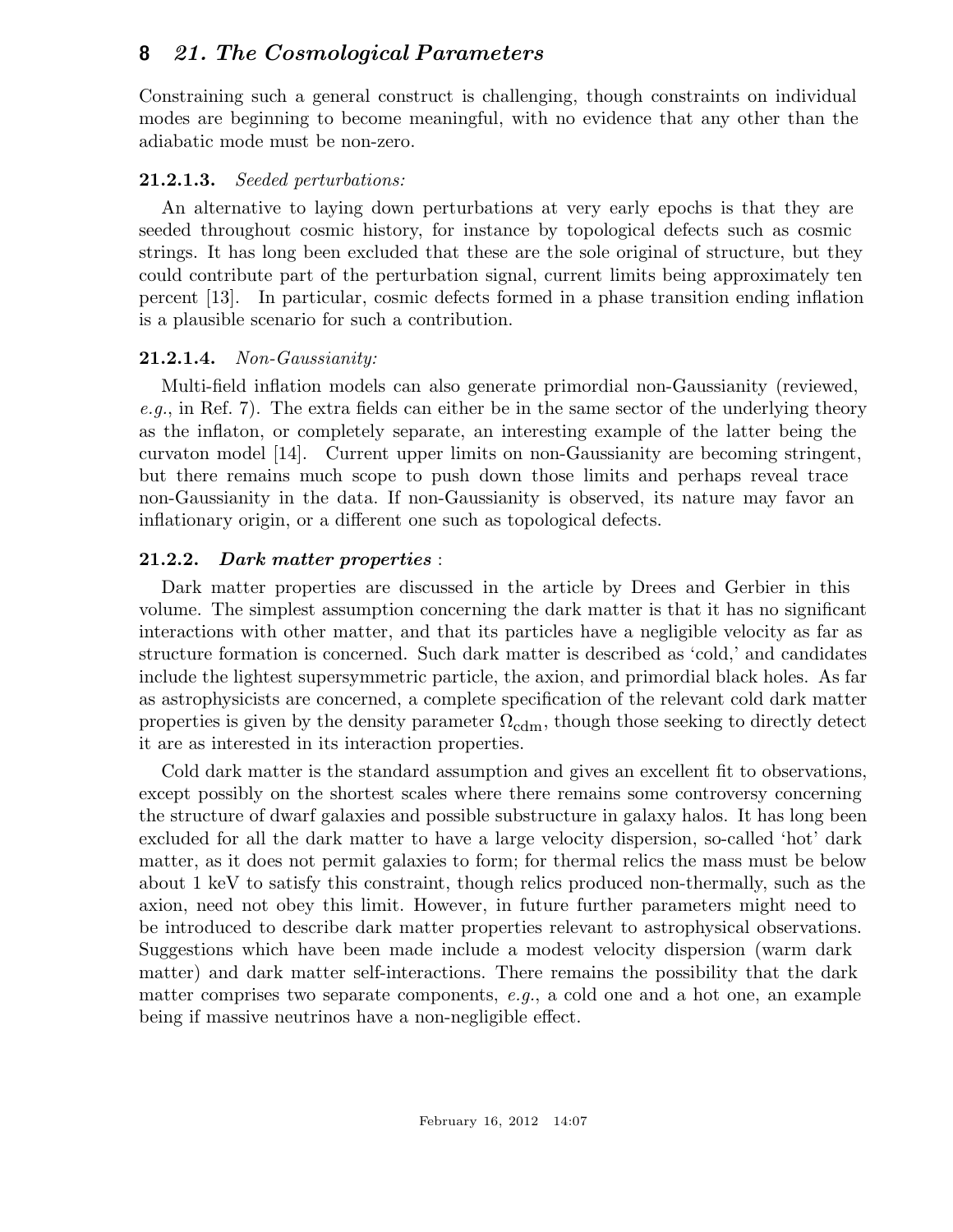#### 21.2.3. Dark energy :

While the standard cosmological model given above features a cosmological constant, in order to explain observations indicating that the Universe is presently accelerating, further possibilities exist under the general heading 'dark energy'.<sup>†</sup> One possibility, usually called quintessence, is that a scalar field is responsible, with the mechanism mimicking that of early Universe inflation [15]. As described by Olive and Peacock, a fairly model-independent description of dark energy can be given using the equation of state parameter w, with  $w = -1$  corresponding to a cosmological constant and w potentially varying with redshift. For high-precision predictions of CMB anisotropies, the scalar-field description has the advantage of a self-consistent evolution of the 'sound speed' associated with the dark energy perturbations.

A competing possibility is that the observed acceleration is due to a modification of gravity, *i.e.*, the left-hand side of Einstein's equation rather than the right (for a review see Ref. 16). Observations of expansion kinematics alone cannot distinguish these two possibilities, but probes of the growth rate of structure formation may be able to. It is possible that certain modified theories of gravity could explain the late-time acceleration of the Universe without recourse to any dark energy or cosmological constant. In a 'Newtonian' gauge the perturbed metric can be written with two potentials. Non-relativistic particles only respond to the temporal one, essentially the Newtonian potential, while relativistic particles, *e.g.*, photons, respond to the full metric in the form of the sum of the two potentials. In standard general relativity the two potentials are the same (in absence of anisotropic stress). Measurements of redshift distortions from spectroscopic surveys and weak lensing from imaging surveys can in principle distinguish between the Dark Energy and Modified Gravity alternatives (*e.g.*, Ref. 17).

While present observations are consistent with a cosmological constant, to test dark energy models w must be varied. The most popular option is  $w(a) = w_0 + (1 - a)w_a$  with  $w_0$  and  $w_a$  constants to be determined [18]. Additionally the weak energy condition  $w \geq -1$  may be imposed. Future data may require a more sophisticated parametrization of the dark energy, including its sound speed which influences structure formation.

#### 21.2.4. Complex ionization history :

The full ionization history of the Universe is given by the ionization fraction as a function of redshift z. The simplest scenario takes the ionization to have the small residual value left after recombination up to some redshift  $z<sub>ion</sub>$ , at which point the Universe instantaneously reionizes completely. Then there is a one-to-one correspondence between  $\tau$  and  $z_{\text{ion}}$  (that relation, however, also depending on other cosmological parameters). An accurate treatment of this process will track separate histories for hydrogen and helium. While currently rapid ionization appears to be a good approximation, as data improve a more complex ionization history may need to be considered.

<sup>†</sup> It is actually the negative pressure of this material, not its energy, that is responsible for giving the acceleration. Furthermore, while generally in physics matter and energy are interchangeable terms, dark matter and dark energy are quite distinct concepts.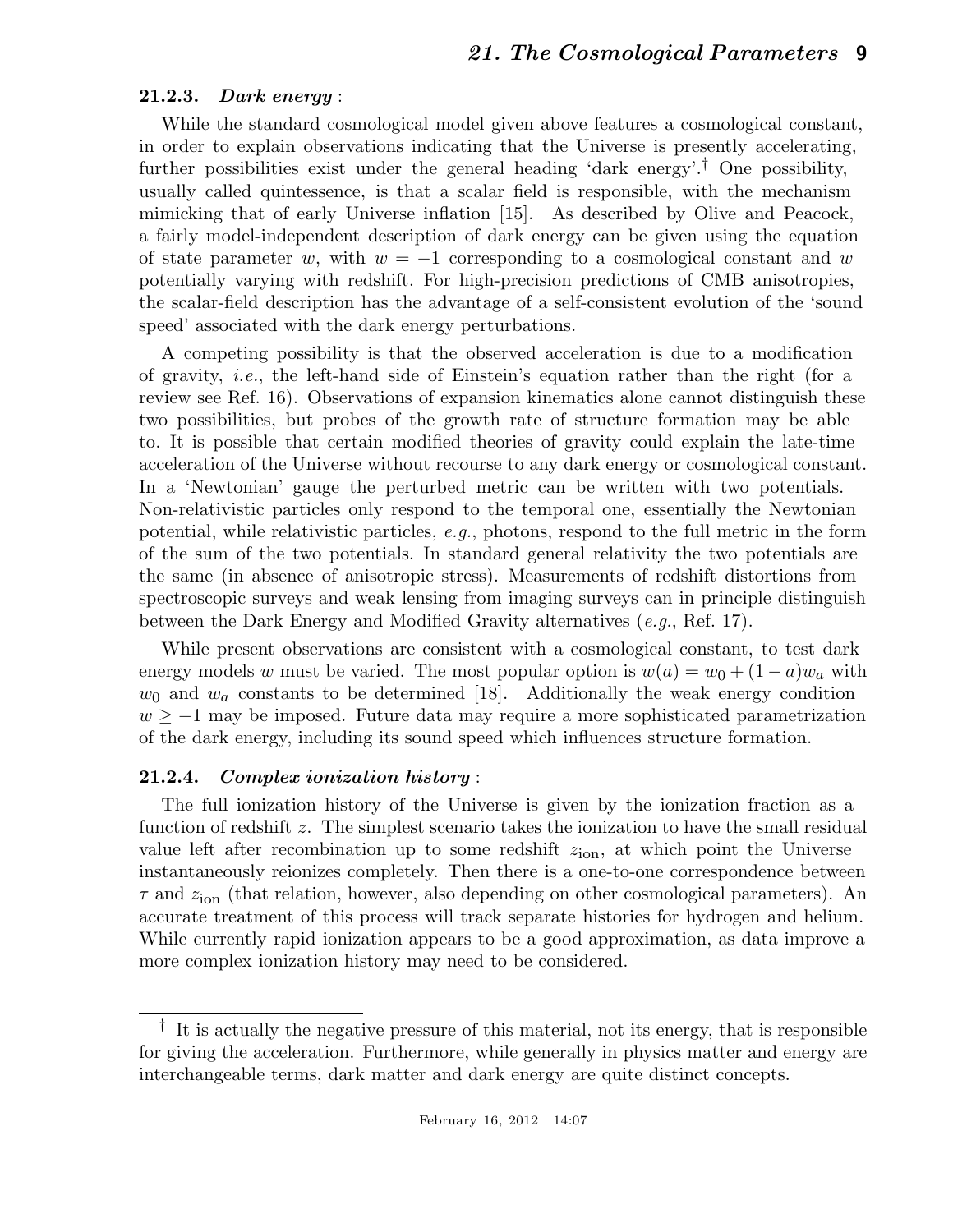#### 21.2.5. Varying 'constants' :

Variation of the fundamental constants of Nature over cosmological times is another possible enhancement of the standard cosmology. There is a long history of study of variation of the gravitational constant  $G$ , and more recently attention has been drawn to the possibility of small fractional variations in the fine-structure constant. There is presently no observational evidence for the former, which is tightly constrained by a variety of measurements. Evidence for the latter has been claimed from studies of spectral line shifts in quasar spectra at redshifts of order two [19], but this is presently controversial and in need of further observational study.

#### 21.2.6. Cosmic topology :

The usual hypothesis is that the Universe has the simplest topology consistent with its geometry, for example that a flat Universe extends forever. Observations cannot tell us whether that is true, but they can test the possibility of a non-trivial topology on scales up to roughly the present Hubble scale. Extra parameters would be needed to specify both the type and scale of the topology, for example, a cuboidal topology would need specification of the three principal axis lengths. At present, there is no direct evidence for cosmic topology, though the low values of the observed cosmic microwave quadrupole and octupole have been cited as a possible signature [20].

# 21.3. Probes

The goal of the observational cosmologist is to utilize astronomical information to derive cosmological parameters. The transformation from the observables to the key parameters usually involves many assumptions about the nature of the objects, as well as about the nature of the dark matter. Below we outline the physical processes involved in each probe, and the main recent results. The first two subsections concern probes of the homogeneous Universe, while the remainder consider constraints from perturbations.

In addition to statistical uncertainties we note three sources of systematic uncertainties that will apply to the cosmological parameters of interest: (i) due to the assumptions on the cosmological model and its priors (*i.e.*, the number of assumed cosmological parameters and their allowed range); (ii) due to the uncertainty in the astrophysics of the objects (*e.g.*, light curve fitting for supernovae or the mass–temperature relation of galaxy clusters); and (iii) due to instrumental and observational limitations (*e.g.*, the effect of 'seeing' on weak gravitational lensing measurements, or beam shape on CMB anisotropy measurements).

#### 21.3.1. Direct measures of the Hubble constant :

In 1929, Edwin Hubble discovered the law of expansion of the Universe by measuring distances to nearby galaxies. The slope of the relation between the distance and recession velocity is defined to be the Hubble constant  $H_0$ . Astronomers argued for decades on the systematic uncertainties in various methods and derived values over the wide range,  $40 \,\mathrm{km}\,\mathrm{s}^{-1}\,\mathrm{Mpc}^{-1} \lesssim H_0 \lesssim 100 \,\mathrm{km}\,\mathrm{s}^{-1}\,\mathrm{Mpc}^{-1}.$ 

One of the most reliable results on the Hubble constant comes from the Hubble Space Telescope Key Project [21]. This study used the empirical period–luminosity relations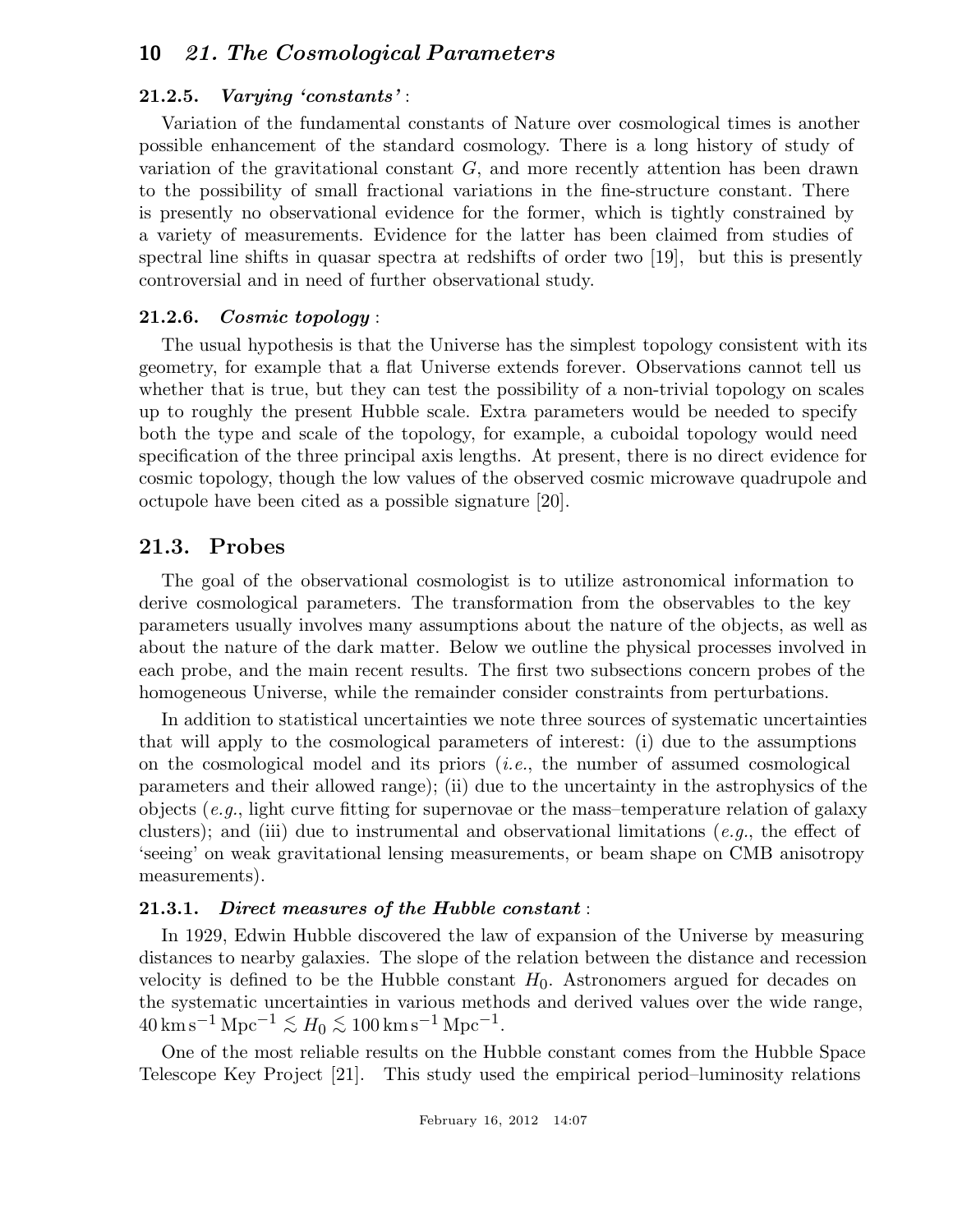for Cepheid variable stars to obtain distances to 31 galaxies, and calibrated a number of secondary distance indicators—Type Ia Supernovae (SNe Ia), the Tully–Fisher relation, surface-brightness fluctuations, and Type II Supernovae—measured over distances of 400 to 600 Mpc. They estimated  $H_0 = 72 \pm 3$  (statistical)  $\pm 7$  (systematic) km s<sup>-1</sup> Mpc<sup>-1</sup>.<sup>‡</sup>

A recent study [22] of over 600 Cepheids in the host galaxies of eight recent SNe Ia, observed with an improved camera on board the Hubble Space Telescope, was used to calibrate the magnitude–redshift relation for 240 SNe Ia. This yielded an even more accurate figure,  $H_0 = 73.8 \pm 2.4 \text{ km s}^{-1} \text{ Mpc}^{-1}$  (including both statistical and systematic errors). The major sources of uncertainty in this result are due to the heavy element abundance of the Cepheids and the distance to the fiducial nearby galaxy, the Large Magellanic Cloud, relative to which all Cepheid distances are measured. It is impressive that this result is in such good agreement with the result derived from the WMAP CMB measurements combined with other probes (see Table 21.2).

#### 21.3.2. Supernovae as cosmological probes :

The relation between observed flux and the intrinsic luminosity of an object depends on the luminosity distance  $D_{\text{L}}$ , which in turn depends on cosmological parameters:

$$
D_{\rm L} = (1+z)r_e(z)\,,\tag{21.10}
$$

where  $r_e(z)$  is the coordinate distance. For example, in a flat Universe

$$
r_e(z) = \int_0^z \frac{dz'}{H(z')} \,. \tag{21.11}
$$

For a general dark energy equation of state  $w(z) = p_{\text{de}}(z)/\rho_{\text{de}}(z)$ , the Hubble parameter is, still considering only the flat case,

$$
\frac{H^2(z)}{H_0^2} = (1+z)^3 \Omega_{\rm m} + \Omega_{\rm de} \exp[3X(z)],\tag{21.12}
$$

where

$$
X(z) = \int_0^z [1 + w(z')] (1 + z')^{-1} dz', \qquad (21.13)
$$

and  $\Omega_{\text{de}}$  is the present density parameter of the dark energy component. If a general equation of state is allowed, then one has to solve for  $w(z)$  (parametrized, for example, as  $w(z) = w = \text{const.}, \text{ or } w(z) = w_0 + w_1 z$  as well as for  $\Omega_{\text{de}}$ .

Empirically, the peak luminosity of SNe Ia can be used as an efficient distance indicator (*e.g.*, Ref. 23). The favorite theoretical explanation for SNe Ia is the thermonuclear

<sup>&</sup>lt;sup>‡</sup> Unless stated otherwise, all quoted uncertainties in this article are one-sigma/68% confidence. Cosmological parameters often have significantly non-Gaussian uncertainties. Throughout we have rounded central values, and especially uncertainties, from original sources in cases where they appear to be given to excessive precision.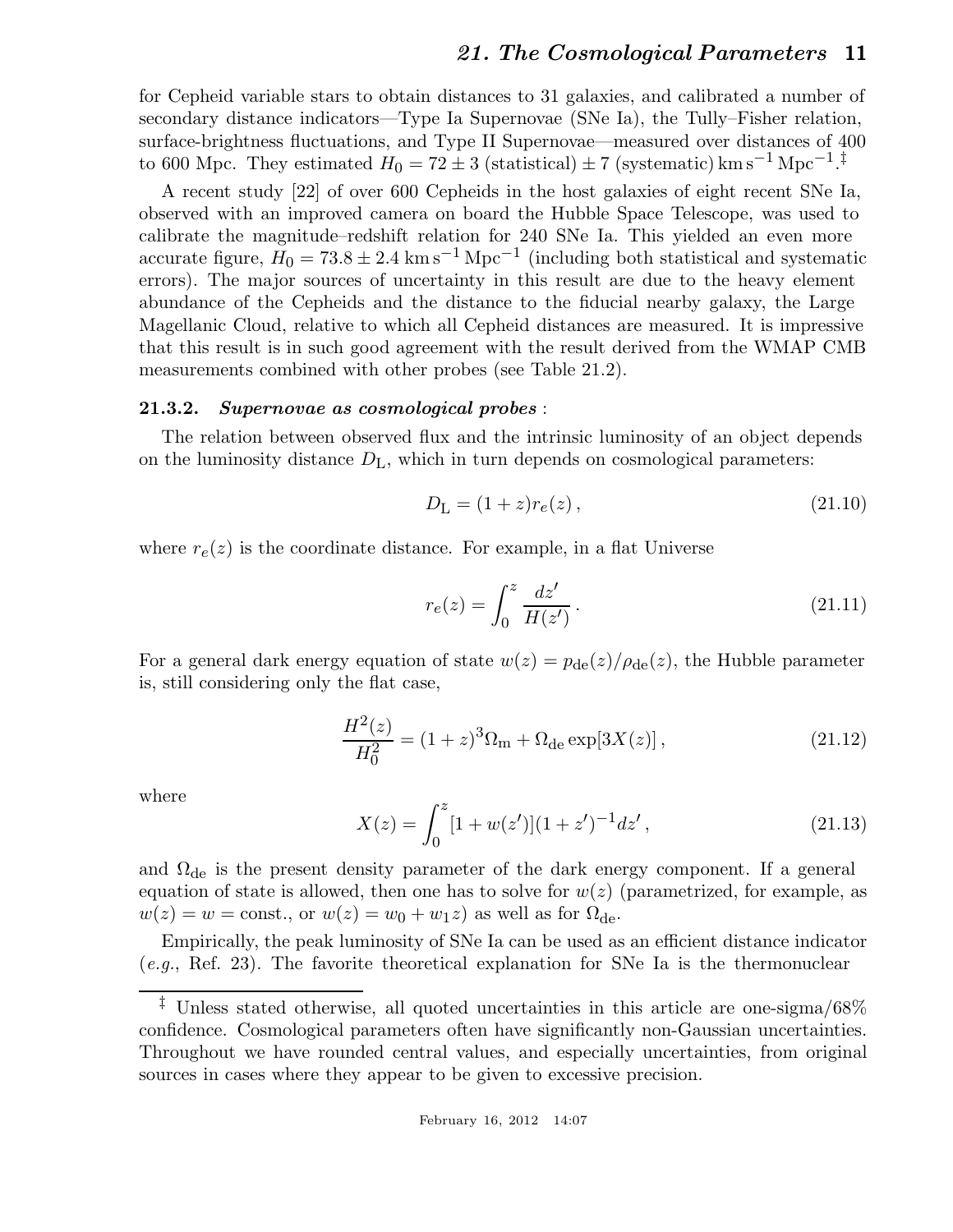disruption of carbon–oxygen white dwarfs. Although not perfect 'standard candles,' it has been demonstrated that by correcting for a relation between the light curve shape, color, and the luminosity at maximum brightness, the dispersion of the measured luminosities can be greatly reduced. There are several possible systematic effects which may affect the accuracy of the use of SNe Ia as distance indicators, *e.g.*, evolution with redshift and interstellar extinction in the host galaxy and in the Milky Way.

Two major studies, the Supernova Cosmology Project and the High-z Supernova Search Team, found evidence for an accelerating Universe [24], interpreted as due to a cosmological constant or a dark energy component. Representative results from the 'Union sample' [25] of over 300 SNe Ia are shown in Fig. 21.1 (see also further results in Ref. 26). When combined with the CMB data (which indicates flatness, *i.e.*,  $\Omega_{\rm m} + \Omega_{\Lambda} \approx 1$ , the best-fit values are  $\Omega_{\rm m} \approx 0.3$  and  $\Omega_{\Lambda} \approx 0.7$ . Most results in the literature are consistent with the  $w = -1$  cosmological constant case. As an example of recent results, the SNLS3 team found, for a constant equation of state parameter,  $w = -0.91^{+0.16}_{-0.20}$  (stat.) $^{+0.07}_{-0.14}$  (sys.) [27]. This includes a correction for the recentlydiscovered relationship between host galaxy mass and supernova absolute brightness. This agrees with earlier results [25,28]. Future experiments will aim to set constraints on the cosmic equation of state  $w(z)$ , though given the integral relation between the luminosity distance and  $w(z)$  it is not straightforward to recover  $w(z)$  (*e.g.*, Ref. 29).

## 21.3.3. Cosmic microwave background :

The physics of the CMB is described in detail by Scott and Smoot in this volume. Before recombination, the baryons and photons are tightly coupled, and the perturbations oscillate in the potential wells generated primarily by the dark matter perturbations. After decoupling, the baryons are free to collapse into those potential wells. The CMB carries a record of conditions at the time of last scattering, often called primary anisotropies. In addition, it is affected by various processes as it propagates towards us, including the effect of a time-varying gravitational potential (the integrated Sachs–Wolfe effect), gravitational lensing, and scattering from ionized gas at low redshift.

The primary anisotropies, the integrated Sachs-Wolfe effect, and scattering from a homogeneous distribution of ionized gas, can all be calculated using linear perturbation theory. Available codes include CMBFAST and CAMB [8], the latter widely used embedded within the analysis package CosmoMC [30]. Gravitational lensing is also calculated in these codes. Secondary effects such as inhomogeneities in the reionization process, and scattering from gravitationally-collapsed gas (the Sunyaev–Zel'dovich effect), require more complicated, and more uncertain, calculations.

The upshot is that the detailed pattern of anisotropies depends on all of the cosmological parameters. In a typical cosmology, the anisotropy power spectrum [usually plotted as  $\ell(\ell+1)C_{\ell}$  features a flat plateau at large angular scales (small  $\ell$ ), followed by a series of oscillatory features at higher angular scales, the first and most prominent being at around one degree ( $\ell \approx 200$ ). These features, known as acoustic peaks, represent the oscillations of the photon–baryon fluid around the time of decoupling. Some features can be closely related to specific parameters—for instance, the location of the first peak probes the spatial geometry, while the relative heights of the peaks probes the baryon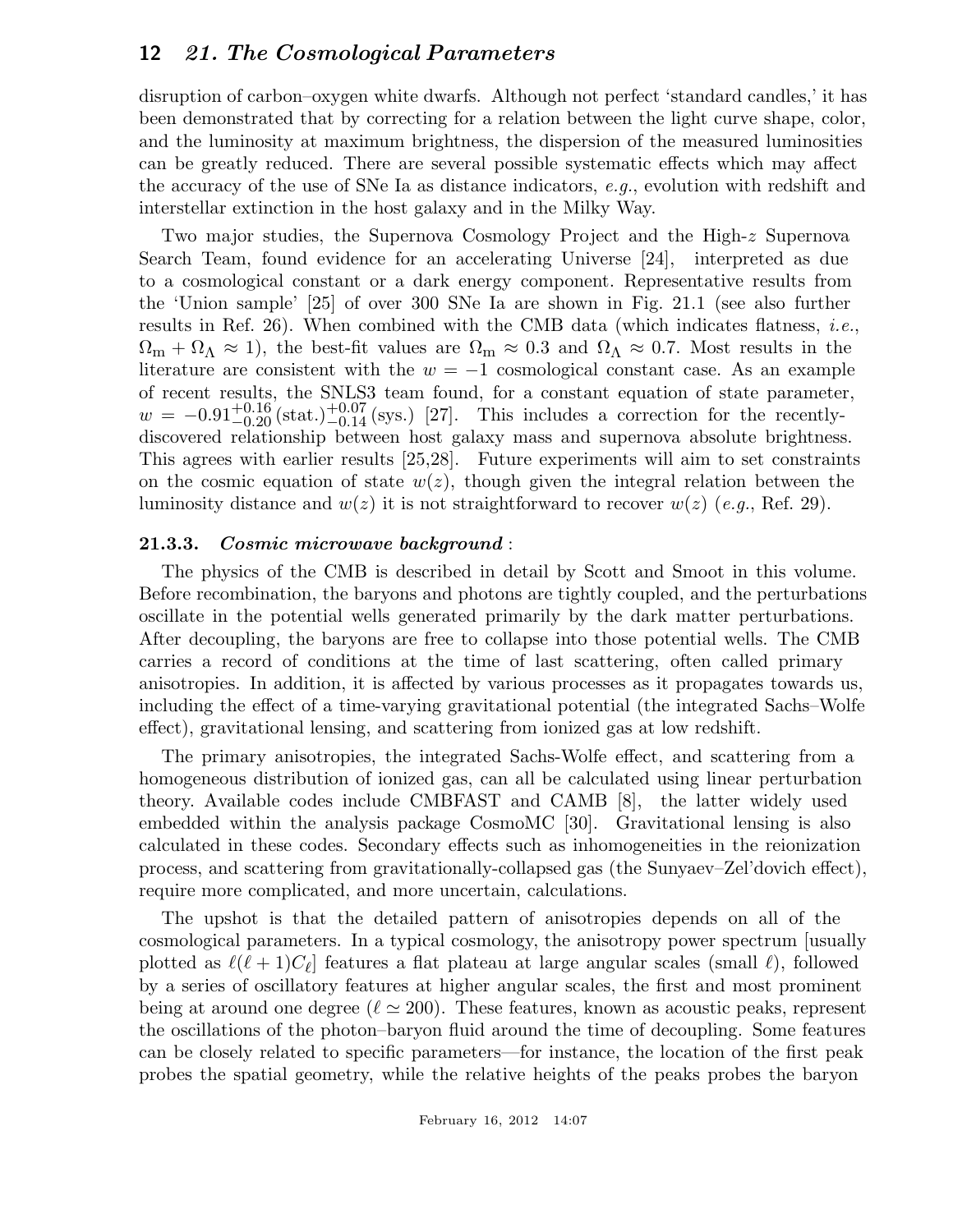

Figure 21.1: Confidence level contours of 68.3%, 95.4% and 99.7% in the  $\Omega_{\Lambda}$ - $\Omega_{\rm m}$ plane from the CMB, BAOs and the Union SNe Ia set, as well as their combination (assuming  $w = -1$ ). [Courtesy of Kowalski *et al.* [25]]

density—but many other parameters combine to determine the overall shape.

The seven-year data release from the WMAP satellite [1], henceforth WMAP7, has provided the most powerful results to date on the spectrum of CMB anisotropies, with a precision determination of the temperature power spectrum up to  $\ell \approx 900$ , shown in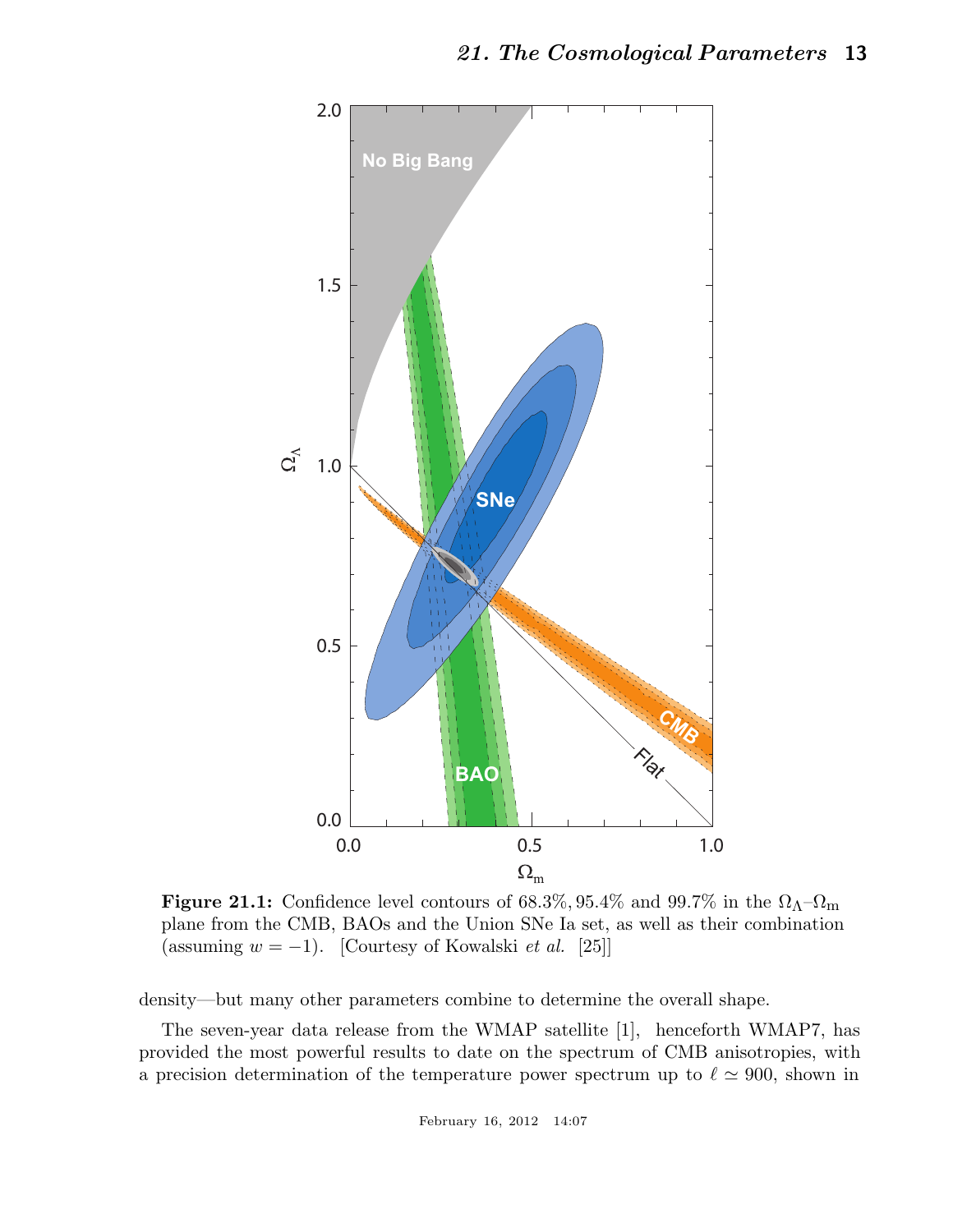

Figure 21.2: The angular power spectrum of the CMB temperature anisotropies from WMAP7, from Ref. 2. The grey band indicates the cosmic variance uncertainty. The solid line shows the prediction from the best-fitting ΛCDM model. [Figure courtesy NASA/WMAP Science Team.]

Fig. 21.2, as well as measurements of the spectrum of E-polarization anisotropies and the correlation spectrum between temperature and polarization (those spectra having first been detected by DASI [31]) . These are consistent with models based on the parameters we have described, and provide accurate determinations of many of those parameters [2].

WMAP7 provides an exquisite measurement of the location of the first acoustic peak, determining the angular-diameter distance of the last-scattering surface. In combination with other data this strongly constrains the spatial geometry, in a manner consistent with spatial flatness and excluding significantly-curved Universes. WMAP7 also gives a precision measurement of the age of the Universe. It gives a baryon density consistent with, and at higher precision than, that coming from BBN. It affirms the need for both dark matter and dark energy. It shows no evidence for dynamics of the dark energy, being consistent with a pure cosmological constant  $(w = -1)$ . The density perturbations are consistent with a power-law primordial spectrum, with indications that the spectral slope may be less than the Harrison–Zel'dovich value  $n = 1$  [2]. There is no indication of tensor perturbations, but the upper limit is quite weak. WMAP7's current best-fit for the reionization optical depth,  $\tau = 0.088$ , is in reasonable agreement with models of how early structure formation induces reionization.

WMAP7 is consistent with other experiments and its dynamic range can be enhanced by including information from small-angle CMB experiments such as ACBAR, QUaD, the South Pole Telescope (SPT), and the Atacama Cosmology Telescope (ACT), which gives extra constraining power on some parameters. ACT has also announced the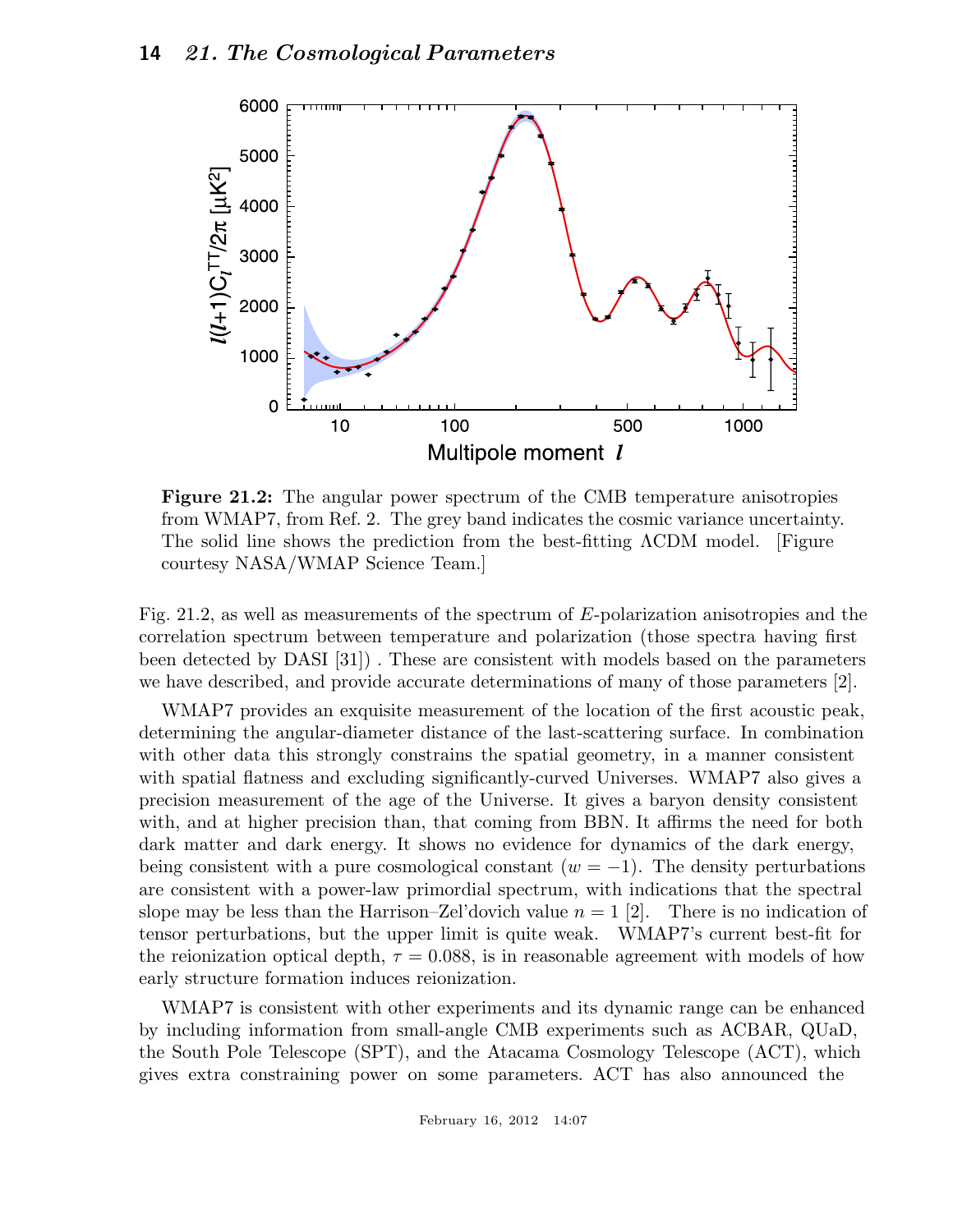first detection of gravitational lensing of the CMB from the four-point correlation of temperature variations [32], agreeing with the expected effect in the standard cosmology.

## 21.3.4. Galaxy clustering :

The power spectrum of density perturbations depends on the nature of the dark matter. Within the ΛCDM model, the power spectrum shape depends primarily on the primordial power spectrum and on the combination  $\Omega_{\rm m}h$  which determines the horizon scale at matter–radiation equality, with a subdominant dependence on the baryon density.

The matter distribution is most easily probed by observing the galaxy distribution, but this must be done with care as the galaxies do not perfectly trace the dark matter distribution. Rather, they are a 'biased' tracer of the dark matter. The need to allow for such bias is emphasized by the observation that different types of galaxies show bias with respect to each other. In particular scale-dependent and stochastic biasing may introduce a systematic effect on the determination of cosmological parameters from redshift surveys. Prior knowledge from simulations of galaxy formation or from gravitational lensing data could help to quantify biasing. Furthermore, the observed 3D galaxy distribution is in redshift space, *i.e.*, the observed redshift is the sum of the Hubble expansion and the line-of-sight peculiar velocity, leading to linear and non-linear dynamical effects which also depend on the cosmological parameters. On the largest length scales, the galaxies are expected to trace the location of the dark matter, except for a constant multiplier b to the power spectrum, known as the linear bias parameter. On scales smaller than 20  $h^{-1}$  Mpc or so, the clustering pattern is 'squashed' in the radial direction due to coherent infall, which depends approximately on the parameter  $\beta \equiv \Omega_{\rm m}^{0.6}/b$  (on these shorter scales, more complicated forms of biasing are not excluded by the data). On scales of a few  $h^{-1}$  Mpc, there is an effect of elongation along the line of sight (colloquially known as the 'finger of God' effect) which depends on the galaxy velocity dispersion.

## 21.3.4.1. *Baryonic Acoustic Oscillations (BAOs):*

The Fourier power spectra of the 2-degree Field (2dF) Galaxy Redshift Survey and the Sloan Digital Sky Survey (SDSS) are well fitted by a ΛCDM model and both surveys show evidence for BAOs [33,34]. Further analyses used the Luminous Red Galaxies (LRGs) in the SDSS 7th Data Release [35], shown in Fig. 21.3. Combining the so-called 'halo' power spectrum measurement with the then-current WMAP5 results, for the flat  $\Lambda$ CDM model they find  $\Omega_{\rm m} = 0.289 \pm 0.019$  and  $H_0 = 69.4 \pm 1.6$  km s<sup>-1</sup> Mpc<sup>-1</sup>. A new survey, WiggleZ, combined with the 6dF and SDSS-LRG surveys, CMB and SNIa data, yields a constant equation of state  $w = -1.03 \pm 0.08$  for a flat universe, consistent with a cosmological constant. However, allowing for epoch-dependent  $w(a) = w_0 + (1-a)w_a$  they find that the uncertainties are much larger,  $w_0 = -1.09 \pm 0.17$  and  $w_a = 0.19 \pm 0.69$  [36]. Further BAO results are expected from the BOSS survey.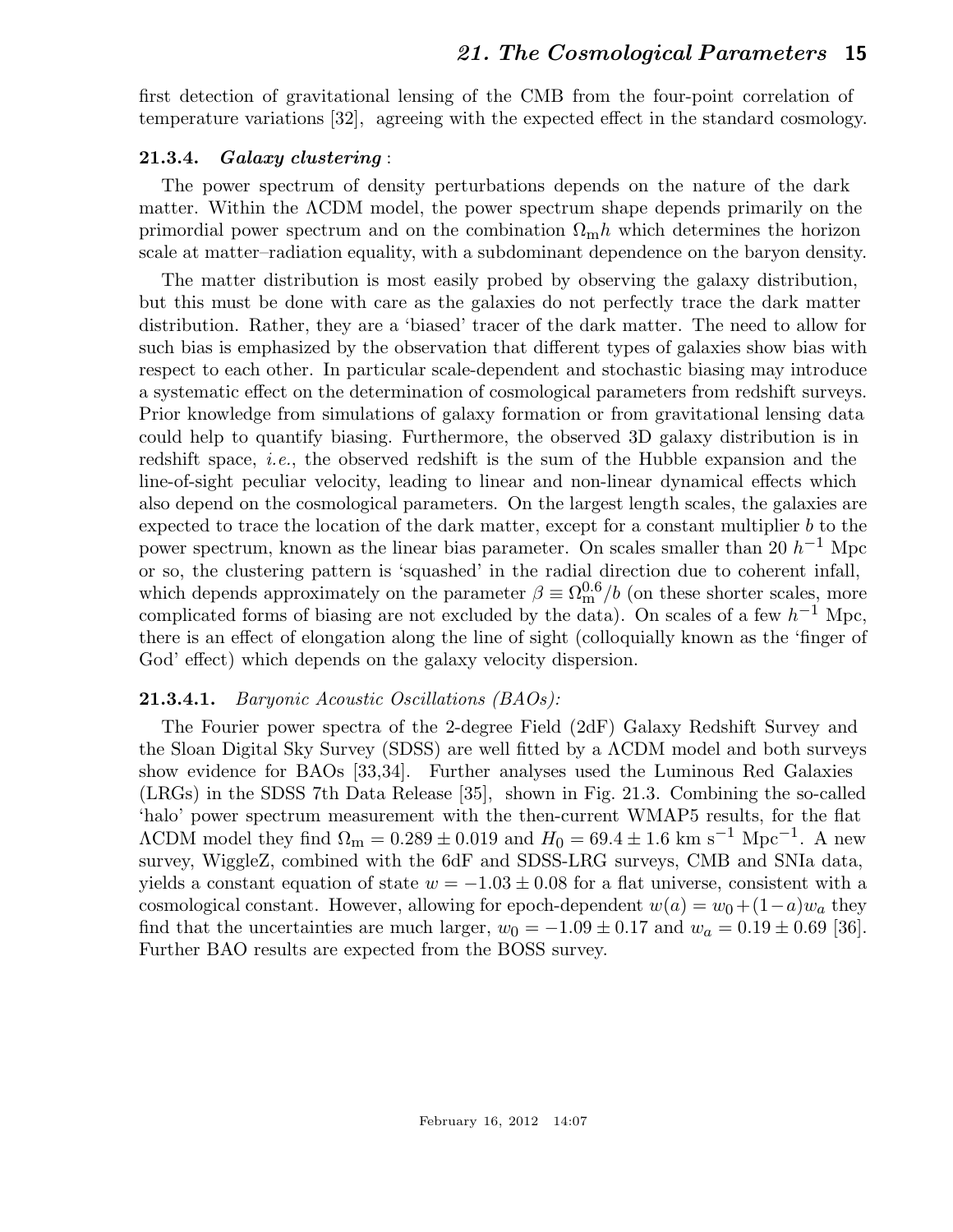

Figure 21.3: The galaxy power spectrum from the SDSS LRGs. The best-fit LRG+WMAP ΛCDM model is shown for two sets of nuisance parameters (solid and dashed lines). The BAO inset shows the same data and model divided by a spline fit to the smooth component. [Figure courtesy B. Reid/W. Percival; see Ref. 35.]

#### 21.3.4.2. *Integrated Sachs–Wolfe effect:*

The integrated Sachs–Wolfe (ISW) effect, described in the article by Scott and Smoot, is the change in CMB photon energy when propagating through the changing gravitational potential wells of developing cosmic structures. In linear theory, the ISW signal is expected in universes where there is dark energy, curvature or modified gravity. Correlating the large-angle CMB anisotropies with very large scale structures, first proposed in Ref. 37, has provided results which vary from no detection of this effect to  $4\sigma$  detection [38,39].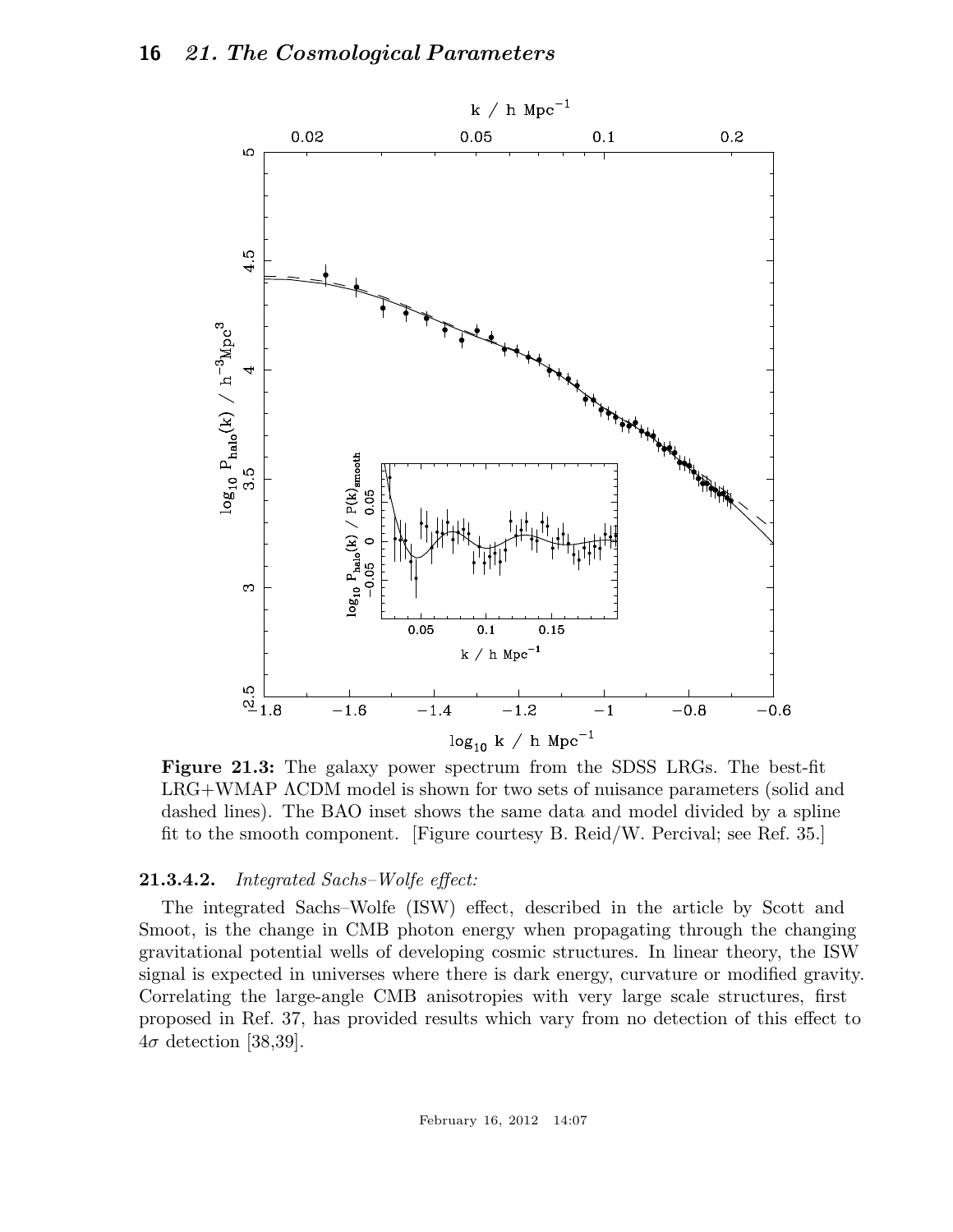#### 21.3.4.3. *Limits on neutrino mass from galaxy surveys and other probes:*

Large-scale structure data can put an upper limit on  $\Omega_{\nu}$  due to the neutrino 'free streaming' effect [40–43]. Upper limits on neutrino mass are commonly estimated by comparing the observed galaxy power spectrum with a four-component model of baryons, cold dark matter, a cosmological constant, and massive neutrinos. Such analyses also assume that the primordial power spectrum is adiabatic, scale-invariant, and Gaussian. Potential systematic effects include biasing of the galaxy distribution and non-linearities of the power spectrum. An upper limit can also be derived from CMB anisotropies alone, but it is typically not below 2 eV [44]. Additional cosmological data sets can improve the results. Recent results using a photometric redshift sample of LRGs combined with WMAP, BAO, Hubble constant and SNe Ia data brought the upper limit on the total neutrino mass down to 0.28 eV [45], with a similar result for a combination of other data sets [46]. As the lower limit on neutrino mass from terrestrial experiments is 0.05 eV, it looks promising that cosmological surveys will detect the neutrino mass. Another probe of neutrino mass is the intergalactic medium, which manifests itself in quasar absorption lines (the Lyman- $\alpha$  forest), yielding from the SDSS flux power spectrum an upper limit of 0.9 eV (95% confidence) [47].

#### 21.3.5. Clusters of galaxies :

A cluster of galaxies is a large collection of galaxies held together by their mutual gravitational attraction. The largest ones are around  $10^{15}$  Solar masses, and are the largest gravitationally-collapsed structures in the Universe. Even at the present epoch they are relatively rare, with only a few percent of galaxies being in clusters. They provide various ways to study the cosmological parameters.

The first objects of a given kind form at the rare high peaks of the density distribution, and if the primordial density perturbations are Gaussian distributed, their number density is exponentially sensitive to the size of the perturbations, and hence can strongly constrain it. Clusters are an ideal application in the present Universe. They are usually used to constrain the amplitude  $\sigma_8$ , as a box of side  $8 h^{-1}$  Mpc contains about the right amount of material to form a cluster. The most useful observations at present are of X-ray emission from hot gas lying within the cluster, whose temperature is typically a few keV, and which can be used to estimate the mass of the cluster. A theoretical prediction for the mass function of clusters can come either from semi-analytic arguments or from numerical simulations. The same approach can be adopted at high redshift (which for clusters means redshifts of order one) to attempt to measure  $\sigma_8$  at an earlier epoch. The evolution of  $\sigma_8$  is primarily driven by the value of the matter density  $\Omega_{\rm m}$ , with a sub-dominant dependence on the dark energy properties.

At present, the main uncertainty is the relation between the observed gas temperature and the cluster mass, despite extensive study using simulations. Mantz *et al.* [48] used a large sample of X-ray selected clusters to find  $\sigma_8 = 0.82 \pm 0.05$ ,  $\Omega_m = 0.23 \pm 0.04$ , and  $w = -1.01 \pm 0.20$  for a constant dark energy equation of state w. This agrees well with the values predicted in cosmologies compatible with WMAP7.

A further use of clusters is to measure the ratio of baryon to dark matter mass, through modelling of the way the hot cluster gas is confined by the total gravitational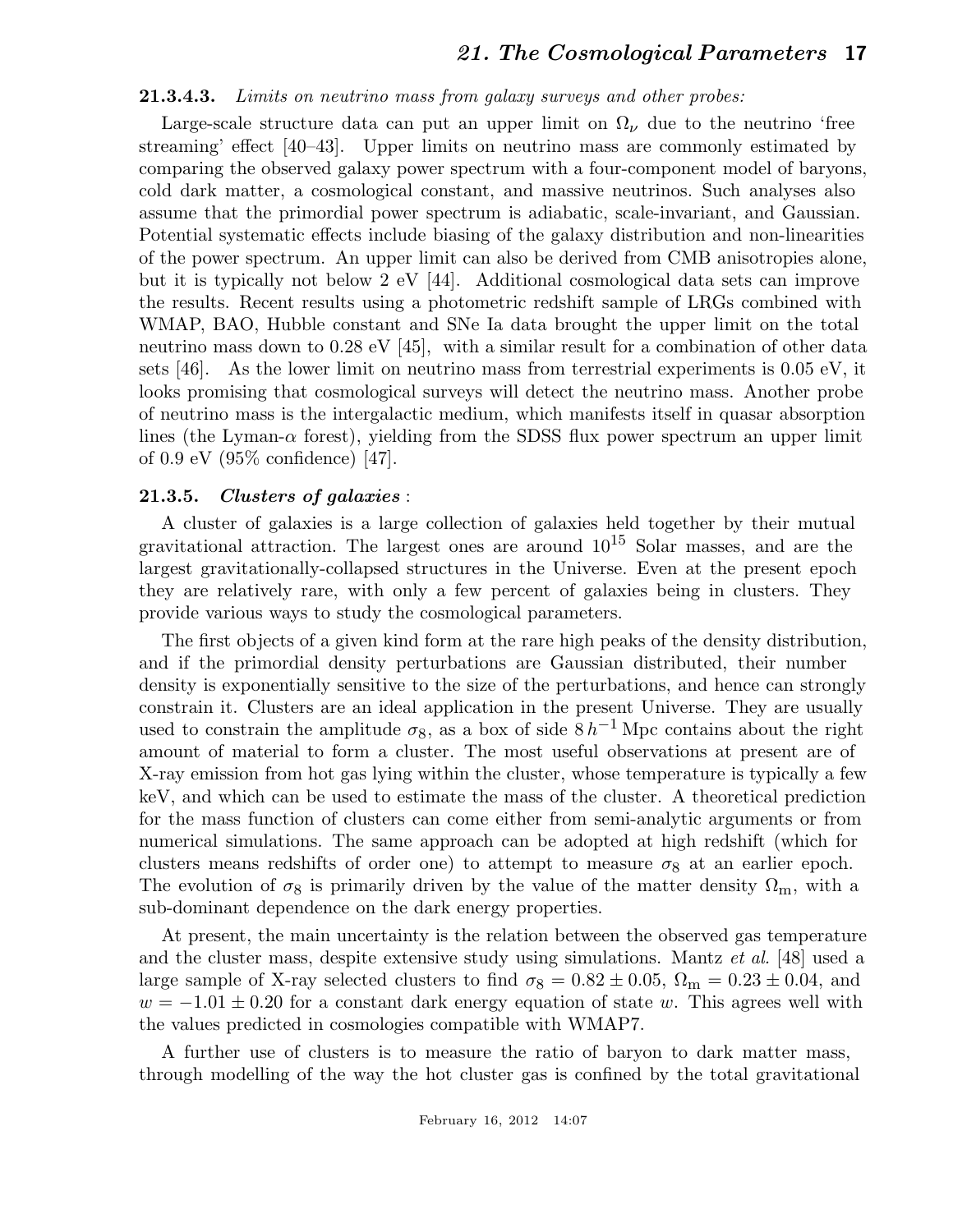potential. Allen *et al.* [49] give examples of constraints that can be obtained this way on both dark matter and dark energy using Chandra data across a range of redshifts.

### 21.3.6. Clustering in the inter-galactic medium :

It is commonly assumed, based on hydrodynamic simulations, that the neutral hydrogen in the inter-galactic medium (IGM) can be related to the underlying mass distribution. It is then possible to estimate the matter power spectrum on scales of a few megaparsecs from the absorption observed in quasar spectra, the so-called Lyman- $\alpha$ forest. The usual procedure is to measure the power spectrum of the transmitted flux, and then to infer the mass power spectrum. Photo-ionization heating by the ultraviolet background radiation and adiabatic cooling by the expansion of the Universe combine to give a simple power-law relation between the gas temperature and the baryon density. It also follows that there is a power-law relation between the optical depth  $\tau$  and  $\rho_{\rm b}$ . Therefore, the observed flux  $F = \exp(-\tau)$  is strongly correlated with  $\rho_{\rm b}$ , which itself traces the mass density. The matter and flux power spectra can be related by

$$
P_{\rm m}(k) = b^2(k) \, P_F(k) \,, \tag{21.14}
$$

where  $b(k)$  is a bias function which is calibrated from simulations. Croft *et al.* [50] derived cosmological parameters from Keck Telescope observations of the Lyman-α forest at redshifts  $z = 2$  to 4. Their derived power spectrum corresponds to that of a CDM model, which is in good agreement with the 2dF galaxy power spectrum. A recent study using VLT spectra [51] agrees with the flux power spectrum of Ref. 50. This method depends on various assumptions. Seljak *et al.* [52] pointed out that uncertainties are sensitive to the range of cosmological parameters explored in the simulations, and the treatment of the mean transmitted flux. Nevertheless, this method has the potential of measuring accurately the power spectrum of mass perturbations in a different way to other methods.

#### 21.3.7. Gravitational lensing :

Images of background galaxies are distorted by the gravitational effect of mass variations along the line of sight. Deep gravitational potential wells such as galaxy clusters generate 'strong lensing', leading to arcs, arclets and multiple images, while more moderate perturbations give rise to 'weak lensing'. Weak lensing is now widely used to measure the mass power spectrum in selected regions of the sky (see Ref. 53 for recent reviews). As the signal is weak, the image of deformed galaxy shapes (the 'shear map') must be analyzed statistically to measure the power spectrum, higher moments, and cosmological parameters.

The shear measurements are mainly sensitive to the combination of  $\Omega_{\rm m}$  and the amplitude  $\sigma_8$ . For example, the weak lensing signal detected by the CFHT Legacy Survey has been analyzed to yield  $\sigma_8(\Omega_{\rm m}/0.25)^{0.64} = 0.78 \pm 0.04$  [54] and  $\sigma_8(\Omega_m/0.24)^{0.59} = 0.84 \pm 0.05$  [55] assuming a  $\Lambda$ CDM model. Earlier results are summarized in Ref. 53. There are various systematic effects in the interpretation of weak lensing, *e.g.*, due to atmospheric distortions during observations, the redshift distribution of the background galaxies, the intrinsic correlation of galaxy shapes, and non-linear modeling uncertainties.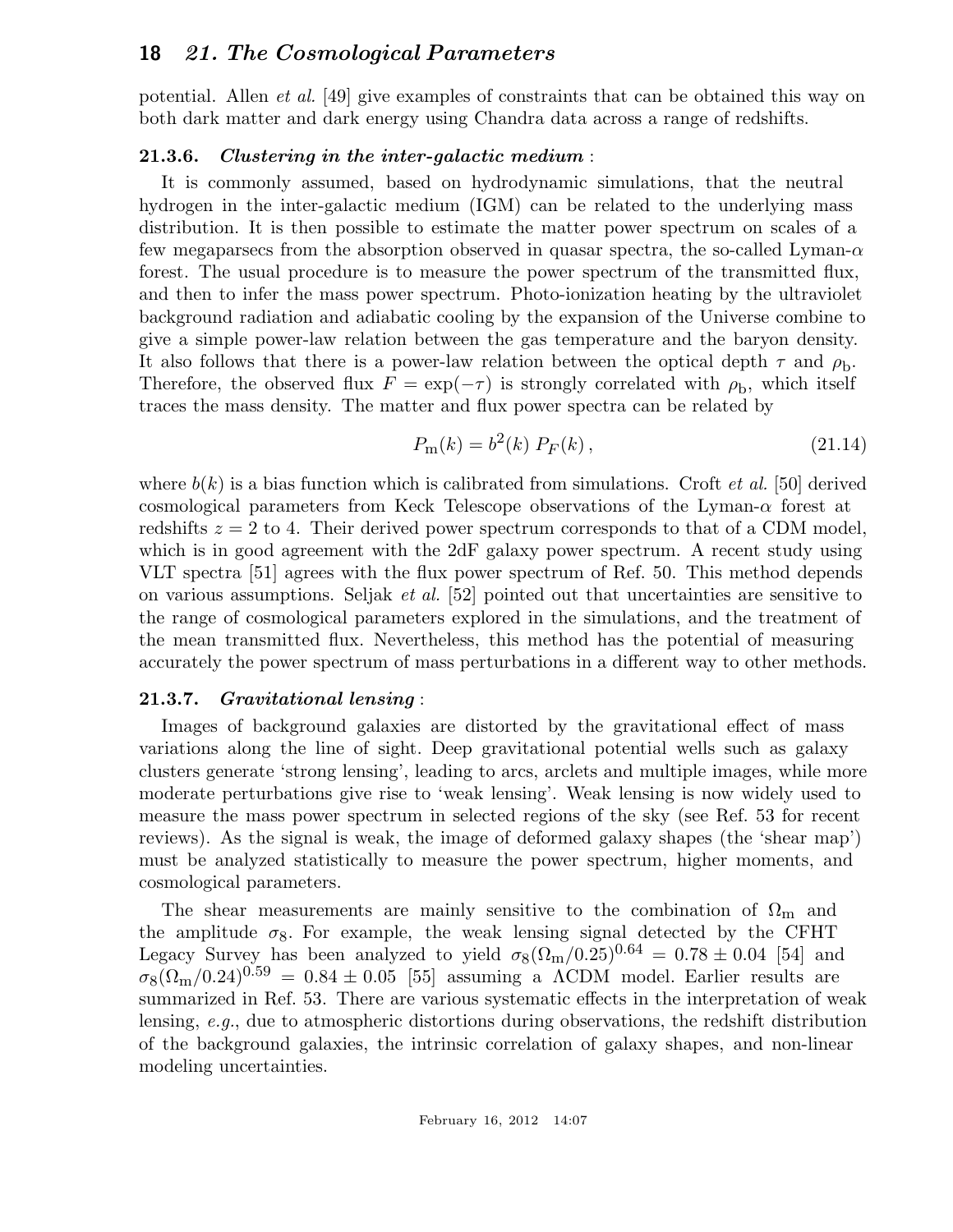#### 21.3.8. Peculiar velocities :

Deviations from the Hubble flow directly probe the mass perturbations in the Universe, and hence provide a powerful probe of the dark matter [56]. Peculiar velocities are deduced from the difference between the redshift and the distance of a galaxy. The observational difficulty is in accurately measuring distances to galaxies. Even the best distance indicators (*e.g.*, the Tully–Fisher relation) give an uncertainty of 15% per galaxy, hence limiting the application of the method at large distances. Peculiar velocities are mainly sensitive to  $\Omega_{\rm m}$ , not to  $\Omega_{\Lambda}$  or dark energy. While at present cosmological parameters derived from peculiar velocities are strongly affected by random and systematic errors, a new generation of surveys may improve their accuracy. Three promising approaches are the 6dF near-infrared survey of 15,000 peculiar velocities, peculiar velocities of SNe Ia, and the kinematic Sunyaev–Zel'dovich effect.

There is also a renewed interest in 'redshift distortion'. As the measured redshift of a galaxy is the sum of its redshift due to the Hubble expansion and its peculiar velocity, this distortion depends on cosmological parameters [57] via the perturbation growth rate  $f(z) = d \ln \delta / d \ln a \approx \Omega^{\gamma}(z)$ , where  $\gamma = 0.55$  for a concordance  $\Lambda$ CDM model, and is different for a modified gravity model. Recent observational results [58,59] show that by measuring  $f(z)$  with redshift it is feasible to constrain  $\gamma$  and rule out certain modified gravity models.

#### 21.4. Bringing observations together

Although it contains two ingredients—dark matter and dark energy—which have not yet been verified by laboratory experiments, the ΛCDM model is almost universally accepted by cosmologists as the best description of the present data. The basic ingredients are given by the parameters listed in Sec. 21.1.4, with approximate values of some of the key parameters being  $\Omega_{\rm b} \approx 0.05$ ,  $\Omega_{\rm cdm} \approx 0.23$ ,  $\Omega_{\Lambda} \approx 0.72$ , and a Hubble constant  $h \approx 0.70$ . The spatial geometry is very close to flat (and usually assumed to be precisely flat), and the initial perturbations Gaussian, adiabatic, and nearly scale-invariant.

The most powerful single experiment is WMAP7, which on its own supports all these main tenets. Values for some parameters, as given in Larson *et al.* [2] and Komatsu *et al.* [3], are reproduced in Table 21.2. These particular results presume a flat Universe. The constraints are somewhat strengthened by adding additional data-sets, as shown in the Table, though most of the constraining power resides in the WMAP7 data.

If the assumption of spatial flatness is lifted, it turns out that WMAP7 on its own only weakly constrains the spatial curvature, due to a parameter degeneracy in the angular-diameter distance. However inclusion of other data readily removes this, *e.g.*, inclusion of BAO and  $H_0$  data, plus the assumption that the dark energy is a cosmological constant, yields a constraint on  $\Omega_{\text{tot}} \equiv \sum \Omega_i + \Omega_{\Lambda}$  of  $\Omega_{\text{tot}} = 1.002 \pm 0.011$  [3]. Results of this type are normally taken as justifying the restriction to flat cosmologies.

The baryon density  $\Omega_{\rm b}$  is now measured with quite high accuracy from the CMB and large-scale structure, and is consistent with the determination from BBN; Fields and Sarkar in this volume quote the range  $0.019 \le \Omega_{\rm b} h^2 \le 0.024$  (95% confidence).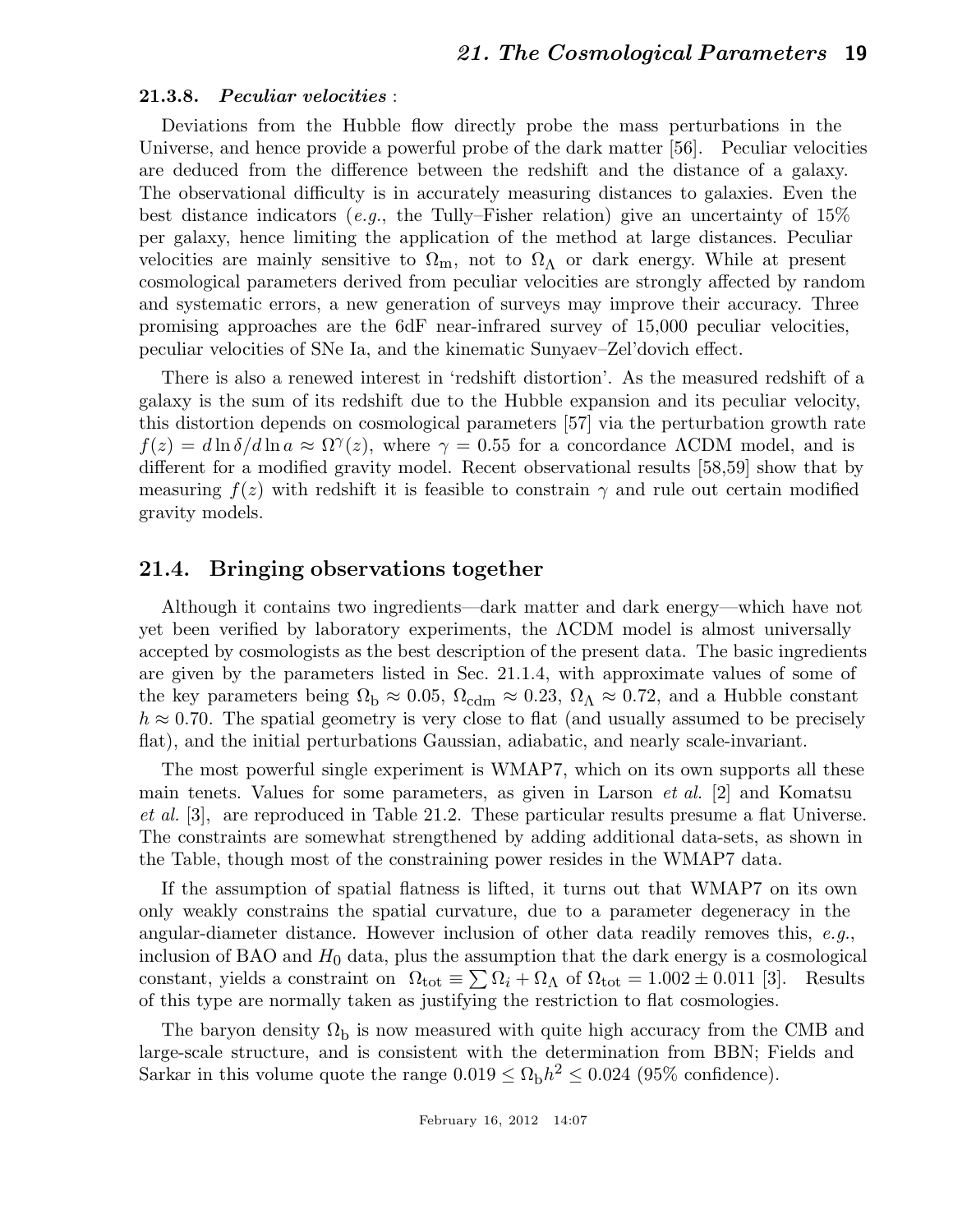Table 21.2: Parameter constraints reproduced from Larson *et al.* [2] and Komatsu *et al.* [3], with some additional rounding. All columns assume the ΛCDM cosmology with a power-law initial spectrum, no tensors, spatial flatness, and a cosmological constant as dark energy. Above the line are the six parameter combinations actually fit to the data; those below the line are derived from these. Two different data combinations are shown to highlight the extent to which this choice matters. The first column is WMAP7 alone, while the second column shows a combination of WMAP7 with BAO and  $H_0$  data as described in Ref. 3. The perturbation amplitude  $\Delta_{\mathcal{R}}^2$  is specified at the scale 0.002 Mpc<sup>-1</sup>. Uncertainties are shown at 68% confidence.

|                                      | WMAP7 alone         | WMAP7 + BAO $+H_0$  |
|--------------------------------------|---------------------|---------------------|
| $\Omega_{\rm b}h^2$                  | $0.0225 \pm 0.0006$ | $0.0226 \pm 0.0005$ |
| $\Omega_{\rm cdm}h^2$                | $0.112 \pm 0.006$   | $0.113 \pm 0.004$   |
| $\Omega_{\Lambda}$                   | $0.73 \pm 0.03$     | $0.725 \pm 0.016$   |
| $\boldsymbol{n}$                     | $0.967 \pm 0.014$   | $0.968 \pm 0.012$   |
| $\tau$                               | $0.088 \pm 0.015$   | $0.088 \pm 0.014$   |
| $\Delta_{\mathcal{R}}^2 \times 10^9$ | $2.43 \pm 0.11$     | $2.43 \pm 0.09$     |
| h                                    | $0.704 \pm 0.025$   | $0.702 \pm 0.014$   |
| $\sigma_8$                           | $0.81 \pm 0.03$     | $0.816 \pm 0.024$   |
| $\Omega_{\rm m}h^2$                  | $0.134 \pm 0.006$   | $0.135 \pm 0.004$   |

While  $\Omega_{\Lambda}$  is measured to be non-zero with very high confidence, there is no evidence of evolution of the dark energy density. The WMAP team find the constraint  $w = -0.98 \pm 0.05$  on a constant equation of state from a compilation of data including SNe Ia, with the cosmological constant case  $w = -1$  giving an excellent fit to the data. Allowing more complicated forms of dark energy weakens the limits.

The data provide strong support for the main predictions of the simplest inflation models: spatial flatness and adiabatic, Gaussian, nearly scale-invariant density perturbations. But it is disappointing that there is no sign of primordial gravitational waves, with WMAP7 alone providing only an upper limit  $r < 0.36$  at 95% confidence [2] (this assumes no running, weakening to 0.49 if running is allowed). The spectral index  $n$  is placed in an interesting position, with indications that  $n < 1$  is required by the data. However, the confidence with which  $n = 1$  is ruled out is still rather weak, and in our view it is premature to conclude that  $n = 1$  is no longer viable.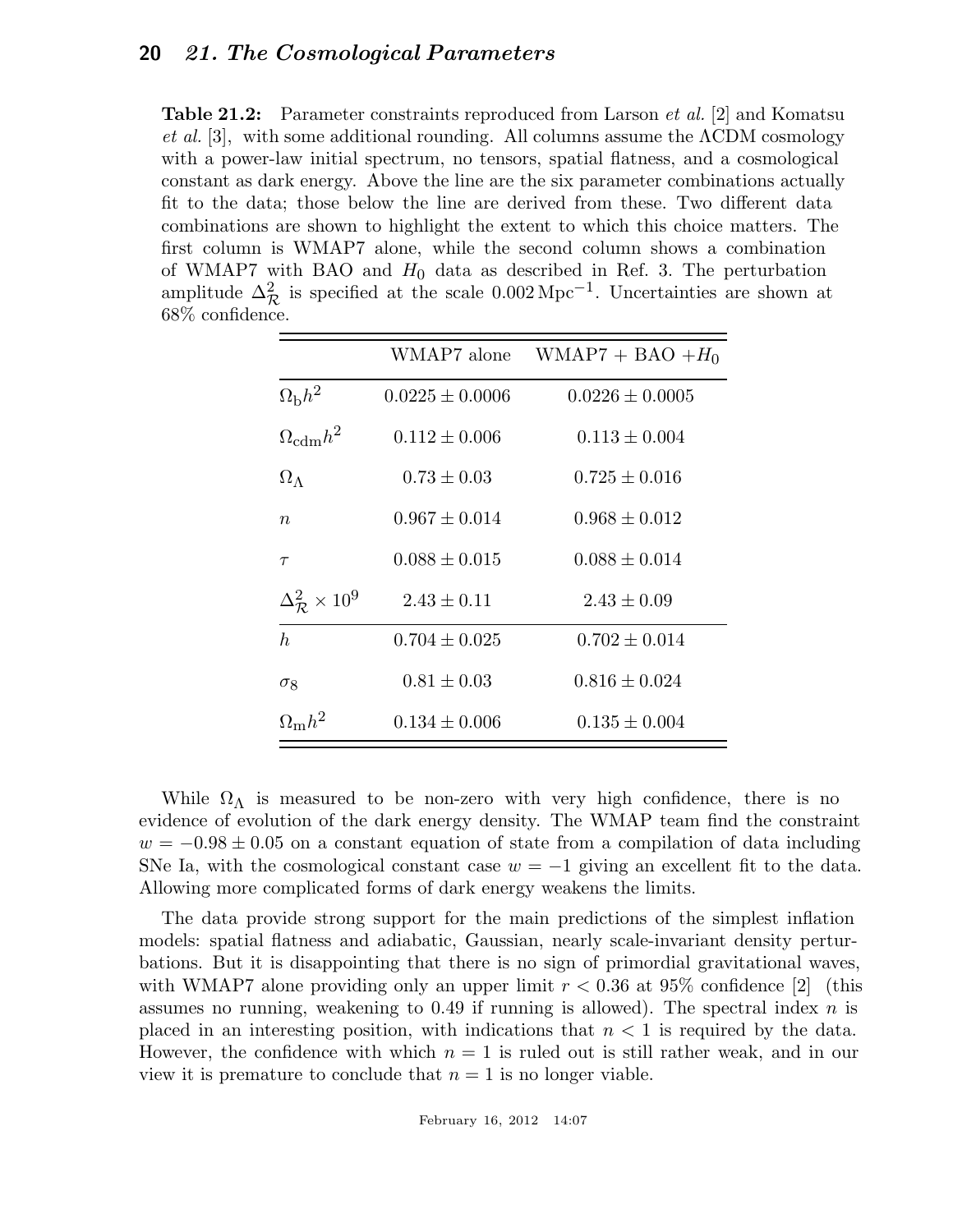Tests have been made for various types of non-Gaussianity, a particular example being a parameter  $f_{\rm NL}$  which measures a quadratic contribution to the perturbations. Various non-gaussianity shapes are possible (see Ref. 3 for details), and current constraints on the popular 'local', 'equilateral', and 'orthogonal' types are  $-10 < f_{\text{NL}}^{\text{local}} < 74$ ,  $-210 < f_{\text{NL}}^{\text{equil}} < 270$ , and  $-410 < f_{\text{NL}}^{\text{orthog}} < 6$  at 95% confidence (these look weak, but prominent non-Gaussianity requires the product  $f_{\rm NL}\Delta_{\cal R}$  to be large, and  $\Delta_{\cal R}$  is of order 10−<sup>5</sup> ). There is presently no secure indication of primordial non-gaussianity.

One parameter which is very robust is the age of the Universe, as there is a useful coincidence that for a flat Universe the position of the first peak is strongly correlated with the age. The WMAP7 result is  $13.77 \pm 0.13$  Gyr (assuming flatness). This is in good agreement with the ages of the oldest globular clusters and radioactive dating.

# 21.5. Outlook for the future

The concordance model is now well established, and there seems little room left for any dramatic revision of this paradigm. A measure of the strength of that statement is how difficult it has proven to formulate convincing alternatives.

Should there indeed be no major revision of the current paradigm, we can expect future developments to take one of two directions. Either the existing parameter set will continue to prove sufficient to explain the data, with the parameters subject to ever-tightening constraints, or it will become necessary to deploy new parameters. The latter outcome would be very much the more interesting, offering a route towards understanding new physical processes relevant to the cosmological evolution. There are many possibilities on offer for striking discoveries, for example:

- The cosmological effects of a neutrino mass may be unambiguously detected, shedding light on fundamental neutrino properties;
- Compelling detection of deviations from scale-invariance in the initial perturbations would indicate dynamical processes during perturbation generation by, for instance, inflation;
- Detection of primordial non-Gaussianities would indicate that non-linear processes influence the perturbation generation mechanism;
- Detection of variation in the dark-energy density  $(i.e., w \neq -1)$  would provide much-needed experimental input into the nature of the properties of the dark energy.

These provide more than enough motivation for continued efforts to test the cosmological model and improve its accuracy.

Over the coming years, there are a wide range of new observations which will bring further precision to cosmological studies. Indeed, there are far too many for us to be able to mention them all here, and so we will just highlight a few areas.

The CMB observations will improve in several directions. A current frontier is the study of polarization, first detected in 2002 by DASI and for which power spectrum measurements have now been made by several experiments. Future measurements may be able to separately detect the two modes of polarization. Another area of development is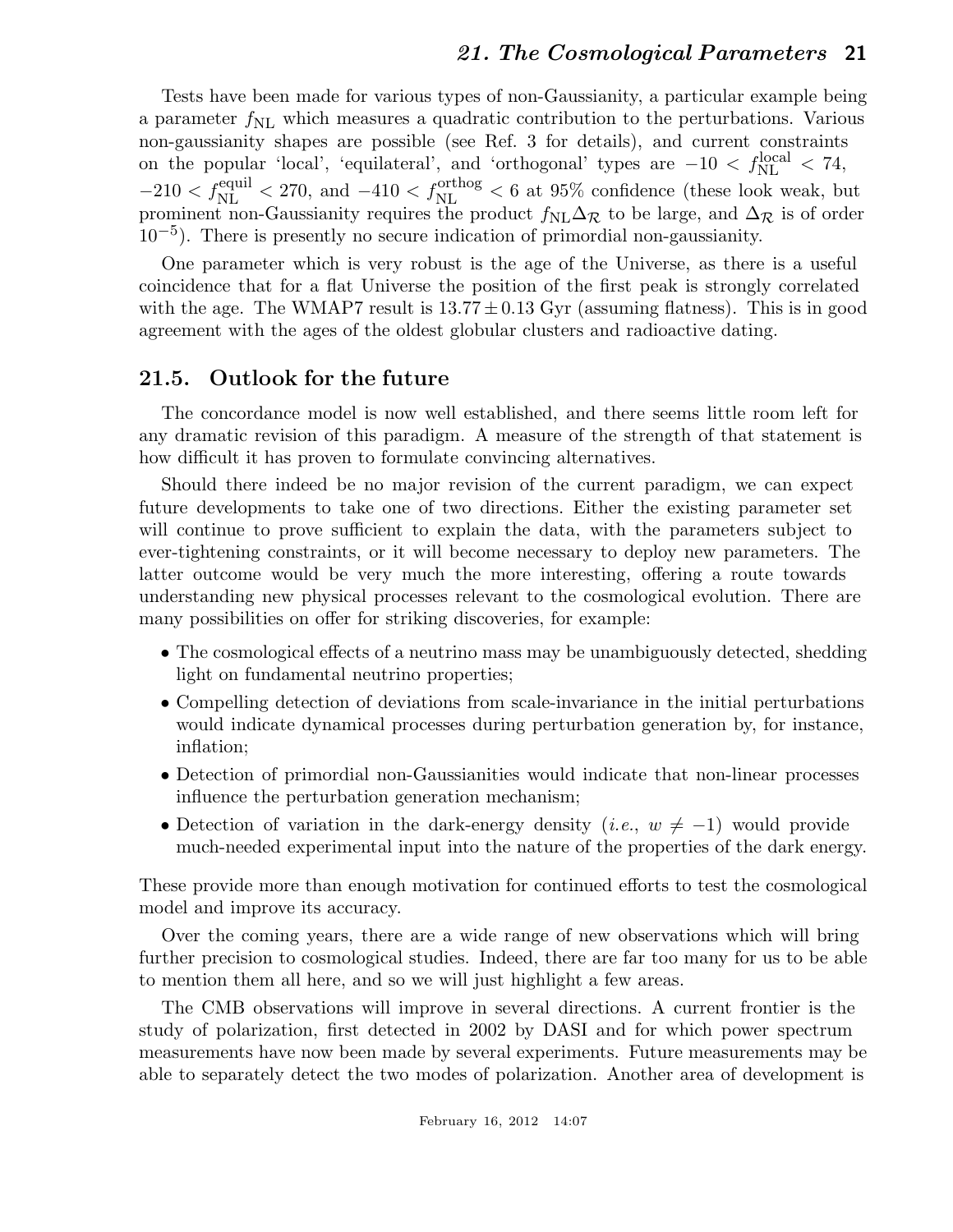pushing accurate power spectrum measurements to smaller angular scales, currently well underway with ACT and SPT. Finally, we mention the *Planck* satellite, launched in 2009, which is making high-precision all-sky maps of temperature and polarization, utilizing a very wide frequency range to improve understanding of foreground contaminants, and to compile a large sample of clusters via the Sunyaev–Zel'dovich effect. Its main cosmological results will be published in early 2013.

An impressive array of ground-based dark energy surveys are also already operational, under construction, or proposed, including ground-based imaging surveys the Dark Energy Survey, Pan-STARRS, and LSST, spectroscopic surveys such as BigBOSS and DESpec, and proposed space missions Euclid and WFIRST.

An exciting new area for the future will be radio surveys of the redshifted 21-cm line of hydrogen. Because of the intrinsic narrowness of this line, by tuning of the bandpass the emission from narrow redshift slices of the Universe will be measured to extremely high redshift, probing the details of the reionization process at redshifts up to perhaps 20. LOFAR is the first instrument able to do this and is at an advanced construction and commissioning stage. In the longer term, the Square Kilometer Array (SKA) will take these studies to a precision level.

The above future surveys will address fundamental questions of physics well beyond just testing the 'concordance' ΛCDM model and minor variations. By learning about both the geometry of the universe and the growth of perturbations, it will be possible to test theories of modified gravity and inhomogeneous universes.

The development of the first precision cosmological model is a major achievement. However, it is important not to lose sight of the motivation for developing such a model, which is to understand the underlying physical processes at work governing the Universe's evolution. On that side, progress has been much less dramatic. For instance, there are many proposals for the nature of the dark matter, but no consensus as to which is correct. The nature of the dark energy remains a mystery. Even the baryon density, now measured to an accuracy of a few percent, lacks an underlying theory able to predict it even within orders of magnitude. Precision cosmology may have arrived, but at present many key questions remain to motivate and challenge the cosmology community.

#### References:

- 1. N. Jarosik *et al.*, Astrophys. J. Supp. 192, 14 (2011).
- 2. D. Larson *et al.*, Astrophys. J. Supp. 192, 16 (2011).
- 3. E. Komatsu *et al.*, Astrophys. J. Supp. 192, 18 (2011).
- 4. S. Fukuda *et al.*, Phys. Rev. Lett. 85, 3999 (2000); Q.R. Ahmad *et al.*, Phys. Rev. Lett. 87, 071301 (2001).
- 5. A.D. Dolgov *et al.*, Nucl. Phys. B632, 363 (2002).
- 6. E.W. Kolb and M.S. Turner, *The Early Universe*, Addison–Wesley (Redwood City, 1990).
- 7. D.H. Lyth and A.R. Liddle, *The Primordial Density Perturbation*, Cambridge University Press (2009).
- 8. U. Seljak and M. Zaldarriaga, Astrophys. J. 469, 1 (1996); A. Lewis, A Challinor and A. Lasenby, Astrophys. J. 538, 473 (2000).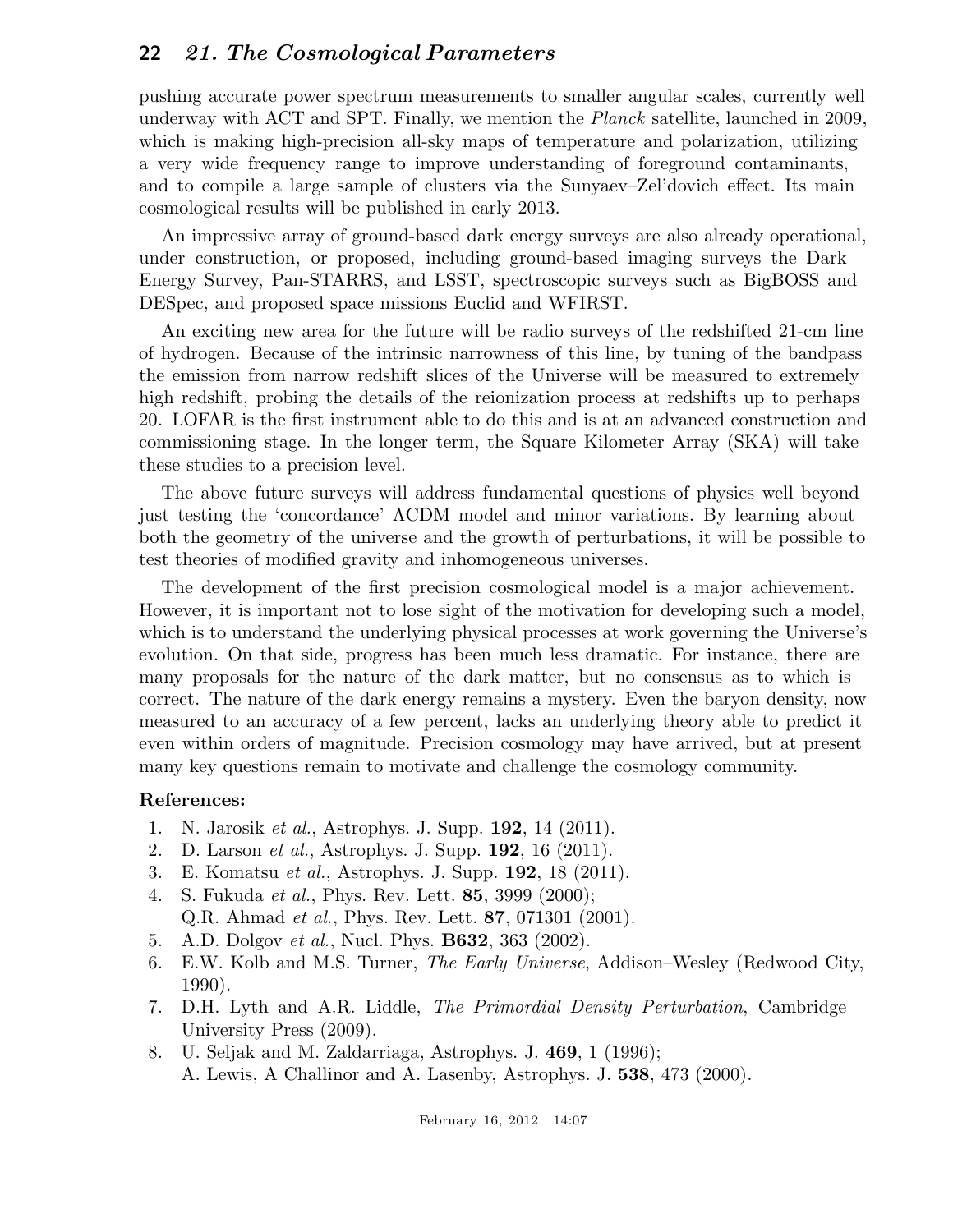- 9. D. Parkinson and A.R. Liddle, Phys. Rev. D82, 103533 (2010).
- 10. D. Fixsen, Astrophys. J. 707, 916 (2009).
- 11. A. Kosowsky and M.S. Turner, Phys. Rev. D52, 1739 (1995).
- 12. K.A. Malik and D. Wands, Phys. Reports 475, 1 (2009).
- 13. N. Bevis *et al.*, Phys. Rev. Lett. 100, 021301 (2008); L. Pogosian *et al.*, JCAP 0902, 013 (2009); R. Battye and A. Moss, Phys. Rev. D82, 023521 (2010).
- 14. D.H. Lyth and D. Wands, Phys. Lett. B524, 5 (2002); K. Enqvist and M.S. Sloth, Nucl. Phys. B626, 395 (2002); T. Moroi and T. Takahashi, Phys. Lett. B522, 215 (2001).
- 15. B. Ratra and P.J.E. Peebles, Phys. Rev. D37, 3406 (1988); C. Wetterich, Nucl. Phys. B302, 668 (1988).
- 16. T. Clifton *et al.*, arXiv:1106.2476.
- 17. B. Jain and P. Zhang, Phys. Rev. D78, 063503 (2008).
- 18. M. Chevallier and D. Polarski, Int. J. Mod. Phys. D10, 213 (2001); E.V. Linder, Phys. Rev. Lett. 90, 091301 (2003).
- 19. J.K. Webb *et al.*, Phys. Rev. Lett. 82, 884 (1999); J.K. Webb *et al.*, Ap. Space Sci. 283, 565 (2003); H. Chand *et al.*, Astron. & Astrophys. 417, 853 (2004); R. Srianand *et al.*, Phys. Rev. Lett. 92, 121302 (2004).
- 20. J. Levin, Phys. Reports 365, 251 (2002).
- 21. W.L. Freedman *et al.*, Astrophys. J. 553, 47 (2001).
- 22. A.G. Riess *et al.*, Astrophys. J. 730, 119 (2011).
- 23. B. Leibundgut, Ann. Rev. Astron. Astrophys. 39, 67 (2001).
- 24. A.G. Riess *et al.*, Astron. J. 116, 1009 (1998); P. Garnavich *et al.*, Astrophys. J. 509, 74 (1998); S. Perlmutter *et al.*, Astrophys. J. 517, 565 (1999).
- 25. M. Kowalski *et al.*, Astrophys. J. 686, 749 (2008).
- 26. A.G. Riess *et al.*, Astrophys. J. 659, 98 (2007); S. Jha *et al.*, Astrophys. J. 659, 122 (2007); W.M. Wood-Vasey *et al.*, Astrophys. J. 666, 694 (2007); M. Hicken *et al.*, Astrophys. J. 700, 1097 (2009); R. Amanullah *et al.*, Astrophys. J. 716, 712 (2010).
- 27. A. Conley *et al.*, Astrophys. J. Supp. 192, 1 (2011); M. Sullivan *et al.*, Astrophys. J. 737, 102 (2011).
- 28. R. Kessler *et al.*, Astrophys. J. Supp. 185, 32 (2009).
- 29. I. Maor *et al.*, Phys. Rev. D65, 123003 (2002).
- 30. A. Lewis and S. Bridle, Phys. Rev. D66, 103511 (2002).
- 31. J. Kovac *et al.*, Nature 420, 772 (2002).
- 32. S. Das *et al.*, Phys. Rev. Lett. 107, 021301 (2011).
- 33. D. Eisenstein *et al.*, Astrophys. J. 633, 560 (2005).
- 34. S. Cole *et al.*, MNRAS 362, 505 (2005).
- 35. B. Reid *et al.*, MNRAS 404, 60 (2010); W.J. Percival *et al.*, MNRAS 401, 2148 (2010).